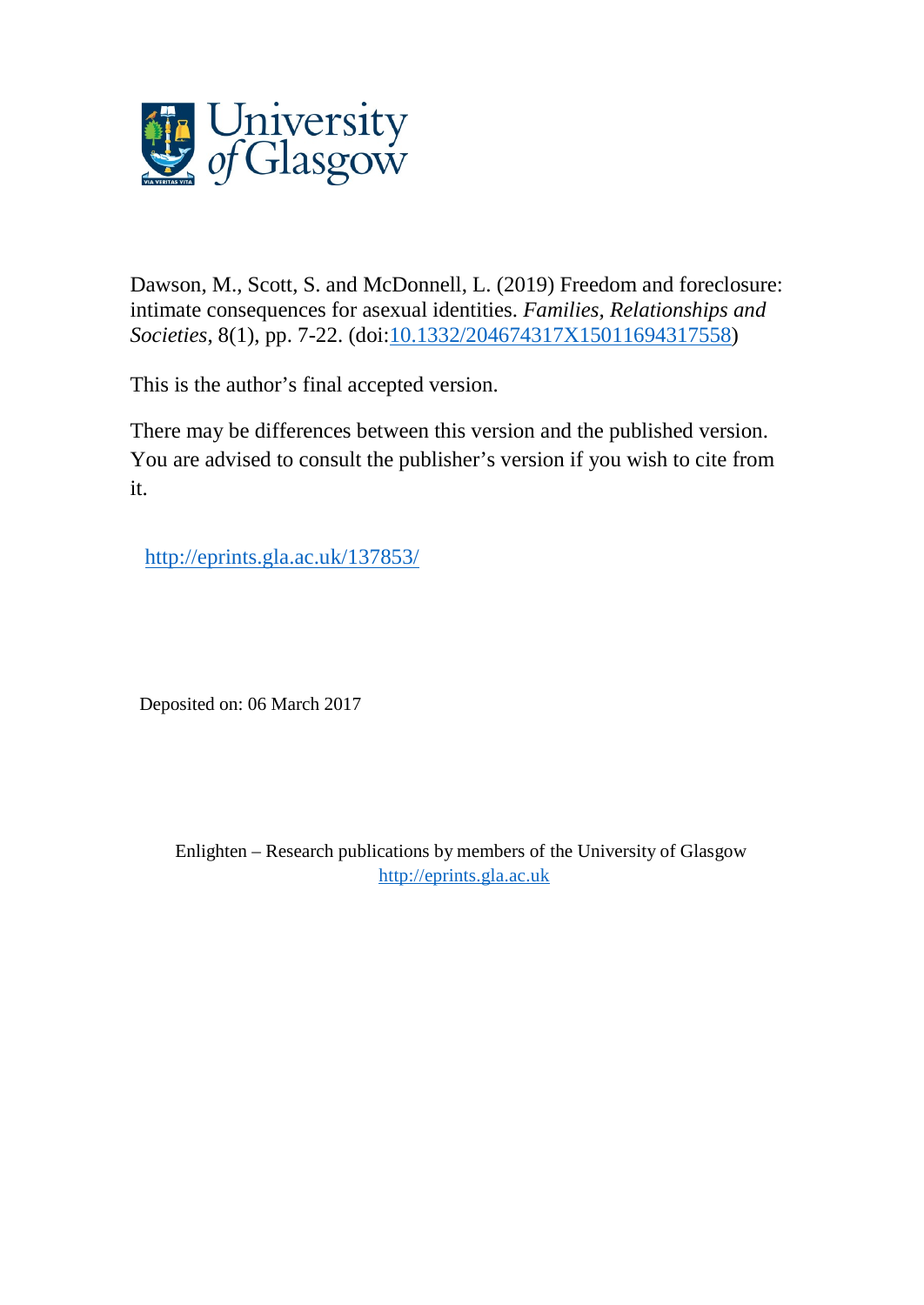#### Freedom and Foreclosure: Intimate Consequences for Asexual Identities

*Matt Dawson, Susie Scott and Liz McDonnell Universities of Glasgow and Sussex*

This paper considers the intersections between identity and intimate practices for asexual people. Drawing upon findings from a project exploring asexual lives we argue that asexual identification produced consequences for intimate lives in the form of either freedom or foreclosure. Eight perceptions of increased freedom or foreclosure in personal life will be discussed. Using Symbolic Interactionist theory we suggest that while these attitudes were the result of either introspection or negotiation. In highlight this, we argue they all draw upon conceptions of significant others and what is considered acceptable in intimate relationships. We conclude by highlighting how such a position requires us to be aware of the relational elements of intimate lives.

# *Introduction*

Asexuality is a social mode of being, through which those so identified encounter, understand and relate to other people. As such, it can be studied from a Symbolic Interactionist perspective. As we shall argue in this paper, such a perspective complements the existing, somewhat individualistic literature by emphasising themes of meaning-making, negotiation and interactional contingency. To illustrate this, we shall draw upon findings from a two-year project that focused on two interrelated research questions: 'How do individuals form an asexual identity?' and 'How is intimacy constructed and maintained in relationships where one, or all, of the principles identifies as asexual?' Research findings that consider asexual identities and asexual intimacies *separately* can be found elsewhere (Scott et al. 2016, Dawson et al. 2016). Instead this paper concerns the interrelation between and intersection of asexual identities and intimacies, including the different outcomes this produced. More specifically, this paper considers the different ways in which asexual people in our study saw their identity as shaping their personal lives and relations with others. It explores how these participants processed and/or reflected on the intersections between their asexual identity and intimacy (either introspectively or through negotiation with others). Finally, it considers the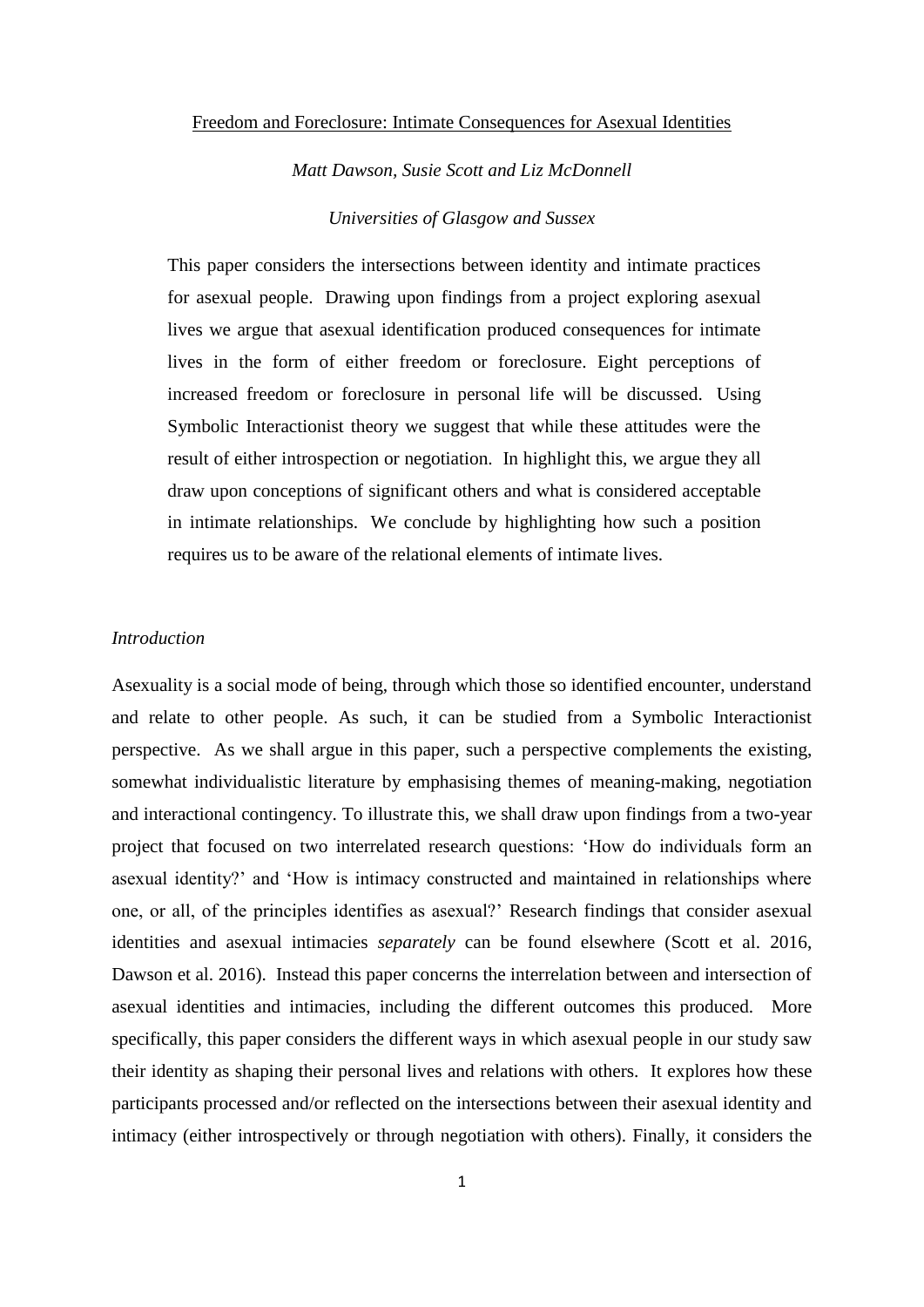consequences of asexual identities on perceived opportunities – the themes of foreclosure and freedom – upon one's intimate relationships and experiences. As we shall discussion in the conclusion, such findings demonstrate the value of a relational approach, such as Symbolic Interactionism, to understanding personal life (Smart 2007, Jackson and Scott 2010).

### *Asexuality*

AVEN (the Asexual Visibility and Education Network) defines an asexual person as someone who does not experience sexual attraction. It then goes on to suggest that 'unlike celibacy, which people choose, asexuality is an intrinsic part of who we are' (AVEN 2016). This definition of asexuality has been central to the development of a movement around asexual visibility. As online groups like AVEN, together with a wider asexual network, grew a complex lexicon developed covering diverse forms of asexual identity. In particular, greater emphasis came to be placed on the distinction between sexual desire and romantic attraction. These are separate feelings which can interact in multiple ways. This has led to the birth of more specific forms of identification around: attitude to sex (e.g. repulsed, averse), orientations to attraction (aromantic, grey-a, demi-sexual) and to the genders connected to those attractions (poly, pan, homo, hetero, etc.). These categories can then intersect so one can identify as, to offer three examples from a wide selection, sex-repulsed aromantic; grey-a heteroromantic; and asexual polyromantic. These describe, respectively, someone with no sexual desire or romantic attraction; someone with limited sexual desire alongside romantic attraction to the opposite gender; and someone with no sexual desire but romantic attraction to all genders. This has led some to argue that asexuality should be thought of as a 'metacategory' which contains large amounts of internal diversity (Chasin 2011). However, little has been said about how these varied ways of privately experiencing asexuality affect social relationships and interaction at the micro level, through the routine practices and situational encounters of everyday life. We suggest that an Symbolic Interactionist approach can elucidate these interpersonal processes through which the meaning of asexuality is codefined, negotiated and symbolically communicated (Scott and Dawson 2015). This in turn can helps us to understand how asexual people's self-identities both shape and are shaped by experiences with significant others (Mead 1934), especially in the context of their personal and intimate lives.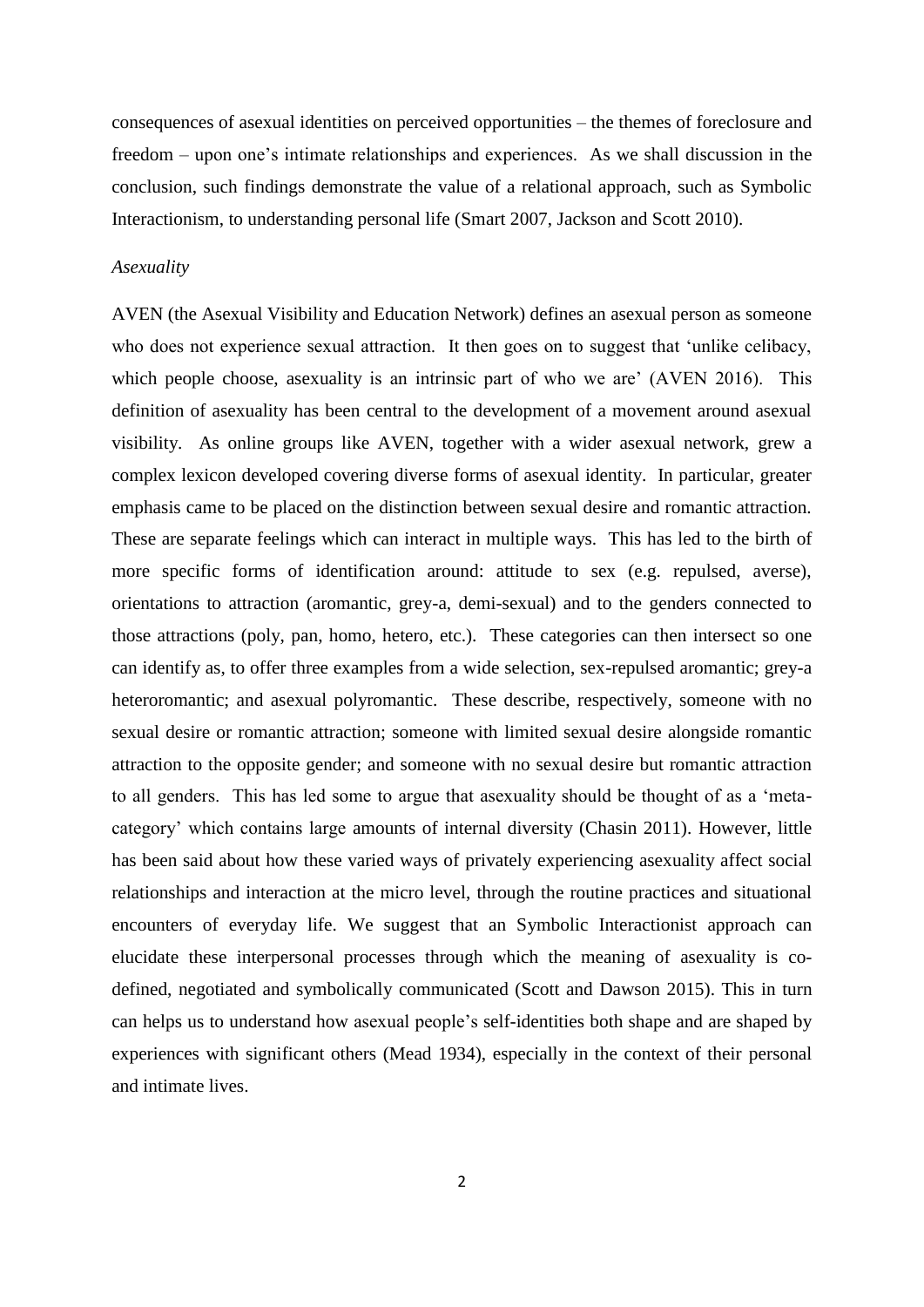### *Bridging intimacy and identity*

Relationality, in both macro and micro terms, provides us with a theoretical bridge between asexual intimacies and identities. In macro terms, 'relationality' is a concept that assumes that people live within intentional, thoughtful networks of others which they can maintain, actively sustain or allow to atrophy. In micro terms, the importance of 'relationality', embedded in Symbolic Interactionism (Blumer 1969), asks us to consider identity as more than simply an internally directed quest of self-discovery (although this is important) but rather emerges from the 'mundane social interaction through which each of us makes sense of our own and others' identity (Jackson and Scott 2010:91). To do this we have to engage in a process of identifying with, and perhaps differentiating ourselves from, a generalised other who is seen to represent the expectations of the 'community' of which we are part (Mead 1934). By identifying with other groups – whether this be a sexual orientation, gender identity or professional grouping – we make sense at an individual level of our socially mediated identity (Williams 2000). This social process may involve negotiating with others the format of intimate relationships, particularly in terms of navigating the socially mandated scripts for such relationships (Gagnon and Simon 1973). It is this realisation which has led researchers to advocate a relational approach to the sociology of intimacy and personal life (Smart 2007). Consequently, intimacy shares an interdependent and mutually constitutive relationship with identity; the sense of self we get or do not get in close relationships matters to how both partners see their selves (Sanger 2010).A sexual orientation therefore, being partly defined by how we relate to intimate others, has relational elements which will help shape the forms of intimacy we wish to engage in.

While researchers have discussed the relation of identity and intimate practices for other nonnormative sexualities (e.g. Weeks 2001) there has been little discussion of this for asexual people. This can partly be explained by the fact that 'asexuality' as a term used to describe a human sexual orientation has only been available since the early 2000s, with social scientific research first emerging as late as 2008 (Scherrer 2008, Carrigan 2015). In the social sciences, there has been a welcome move away from the classification and categorisation of asexual 'types' to a focus on asexual identity. One of the earliest studies here, from Scherrer (2008), focused on how asexual people have to negotiate their own feelings of desire along with the various categories available to them in order to come to an identity. It was these dual negotiations which meant that categories of identification could take on complex forms, as in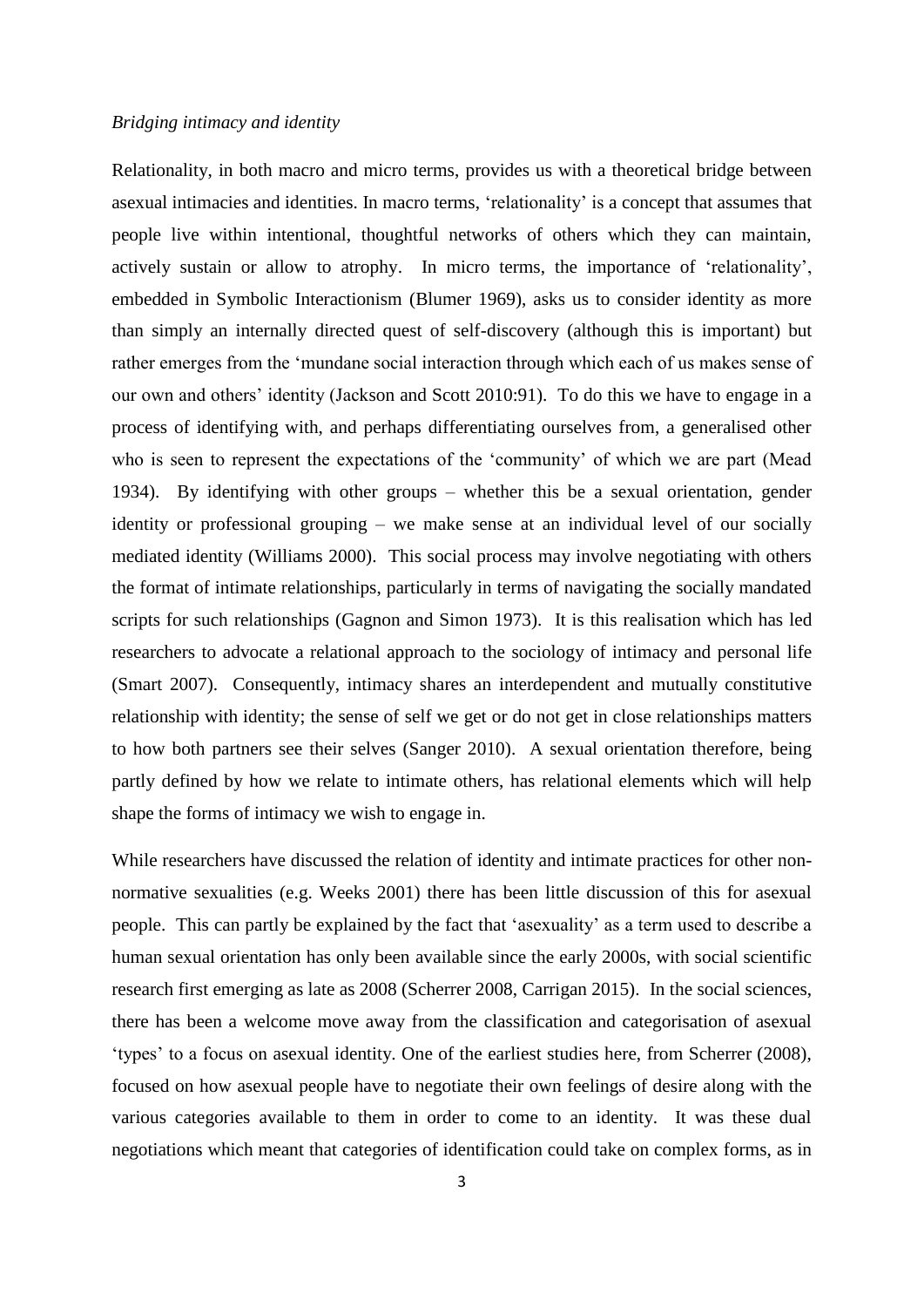the story of Dora, who identified as 'aromantic asexual, possibly shading to hypo-heteroromantic hypo-sexual (it's a confusing issue)' (Scherrer 2008:632).

Similar arguments are made in Carrigan's work (2011, 2012). He highlights that while identification as asexual requires an initial recognition of difference from non-asexual people, this does not override the different identities available within asexuality. In this sense, it is difficult to speak of an 'asexual community' without seeing it as one defined by difference (Carrigan 2011). What does unite asexual people is the need to negotiate the 'sexual assumption'. This can lead to the redefinition of relationships such as 'friend' and 'partner'; the boundaries between these become 'decidedly fuzzier' (Carrigan 2012:15). As others have pointed out (Van Houdenhove et al. 2014), this is impacted by the differing relationships towards sex found among asexual people. Some may be willing to engage in sex to please their partner, or out of curiosity, whereas others may be unwilling.

These studies have been central to establishing the social scientific field of asexuality studies and to increasing our awareness of the key elements of asexual identification. However, as Carrigan (2015) has argued, more work on forms of relationships and intimacy is required. It is to this call that this paper partly responds, and, in doing so, differentiates itself from the above approaches, creating a more pluralistic and triangulated base from which to understand asexual intimacies and identities. In taking a Symbolic Interactionist approach, we focus on the micro-social level of analysis, emphasising participants' accounts of everyday encounters, interactions and relations with significant others of various kinds. We consider asexual identities as embedded and emergent from these social relationships, rather than being either privately individual or publicly political issues. Following Jackson and Scott (2010), we argue that Symbolic Interactionism can offer a different way of seeing asexuality as contingent and negotiated, in relation to significant others, symbolic objects and cultural discourses. This can be observed through participants' accounts of the everyday 'practices of intimacy' (Jamieson 1998) that recur throughout their personal lives. Through this lens of relationality, therefore, we argue that identity and intimacy are intertwined. In the following discussion, we explore the dynamic, mobile interrelationship between the two, and its many potential consequences for asexual lives. In doing so, we can explore the myriad ways in which the 'sexual assumption' Carrigan (2012) speaks of is experienced, and the negotiations it engenders.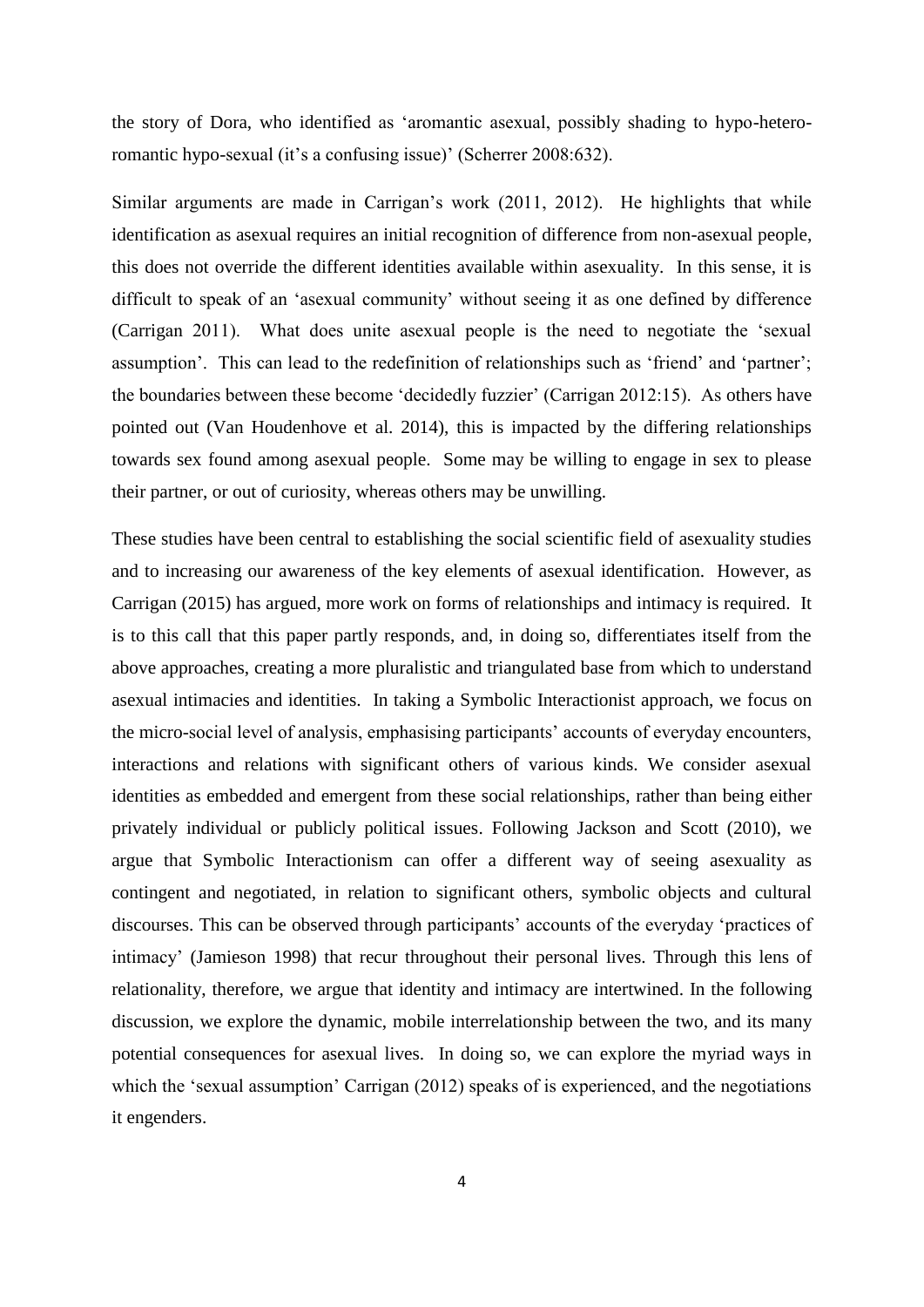# *Methods and Sample*

Following a Symbolic Interactionist approach, we sought to understand how asexual identities were negotiated through interaction (Scott 2015). Methodologically, we could only access this indirectly, through recollections and accounts, but such narrative data are valuable in elucidating processes of reflective, biographical identity work (Snow and Anderson 1983). We sought to gather these 'stories of the self' (Holstein and Gubrium 2000) from two temporal perspectives: a short-term focus on immediate events (through diary writing) and a longer-term narrative of retrospection (through interview accounts). Elsewhere (McDonnell et al. 2016), we have discussed the consequences of this methodological triangulation.

As noted by Carrigan (2011), much of the literature on asexuality has relied primarily upon internet sampling, notably from AVEN. This has led to two concerns. Firstly, AVEN users are likely to have a particular way of identifying (or not identifying) with, and discussing, asexuality. Secondly, such a sample is often demographically biased towards young, middle class, female people. To rectify this, we sought a broad and inclusive net for our sample; this included recruiting through AVEN, along with other online spaces, such as Tumblr, Twitter and a Huffington Post article. Additionally, we sought to recruit via local LGBTQ groups and by the use of flyers posted locally. Overall we recruited 50 participants.

In one way we did achieve our broad and inclusive sample. We framed our recruitment material in such a way as to, hopefully, attract participants who identified with asexuality, felt the term described them in some way, and/or those who experienced little or no sexual desire or attraction. This gave some diversity in that the sample included people with a myriad set of self-definitions and experiences of intimacy. These participants engaged in diverse behaviours (including sex with others and fetishes) with varied romantic desires towards gendered and non-gendered others.

However, the demographics of our sample were similar to other solely internet/AVEN based samples, such as Scherrer's (2008). For example, 76% of our sample was under 29 years old, 66% were female, 76% came from either the UK or the US, and 72% were currently single. Given the emergent nature of asexual identity, and the way in which English-language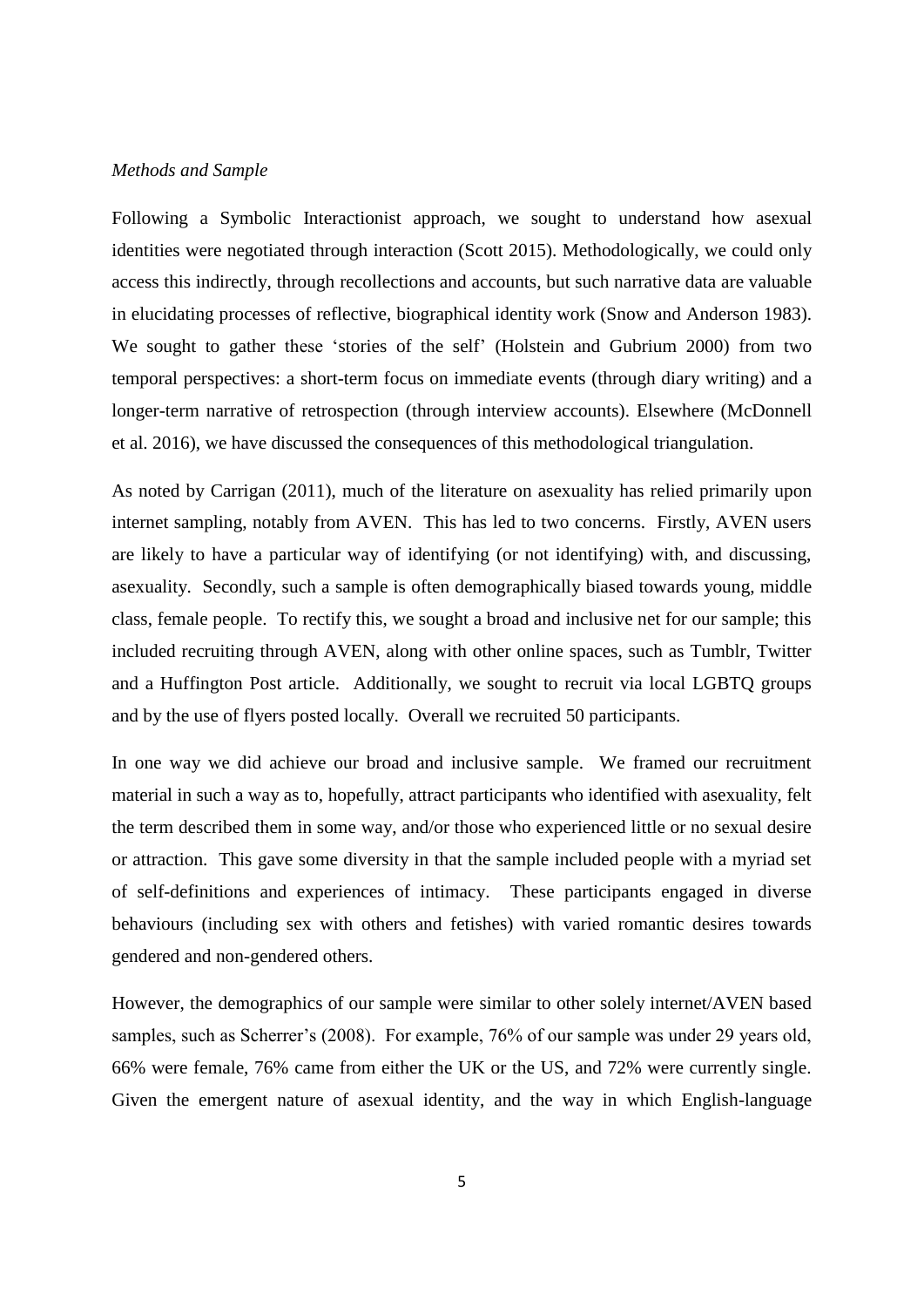websites have been the main means of collective organisation, it is likely that these skews of the sample will emerge in all studies on the topic.

Our participants were asked to take part in two activities. Firstly, all 50 took part in a biographical in-depth interview focusing on the life events, experiences and interactions around asexuality. The goal here was to gain some understanding not just of how people had initially come to think of themselves as asexual, but how this has changed over time. In particular, we were interested, following our Symbolic Interactionist approach, in how 'significant others' (Mead 1934) had influenced people's forms of identification. Secondly, 27 of the participants agreed to complete diaries for two weeks. Each day of the diary had three prompts focussing on everyday intimate encounters, awareness of asexuality and difficult negotiations around intimacy. In the discussion below, we draw upon data from both the diaries and interviews.

The data analysis strategy for the project was a bottom-up approach (within boundaries set up by the research questions and their focus on asexual identification and practices of intimacy). Here we report on a theme that emerged concerning the intersections of intimacy and identity<sup>1</sup>. In particular, our focus is on what is happening in those intersections, especially how our participants adopted certain attitudes as ongoing resolutions to the challenges they faced.

### *Findings*

In what follows we present the ways in which foreclosure and freedom in personal life (as consequences of the interrelation between asexual identities and intimacies) manifested in participants' stories. From our data analysis, it became apparent that these themes were operating within the dynamic (inter) relationship between identity and intimacy. Asexuality was seen either to foreclose certain paths of intimacy, or, conversely, to give the freedom to pursue new intimate practices. These ongoing consequences (i.e. foreclosure or freedom) of the interrelation between asexual identities and intimacies, could manifest as ways of thinking and/or ways of acting. Sometimes the links drawn were contemporaneous (at least in the stories produced) while for others they were more abstract ('given I am asexual, this is how things will be…'). Some participants described more introspective, internally directed ways of managing the relationship between their identity and intimate lives, whereas others took a more outward-looking, negotiated and articulated-to-others approach. However, as we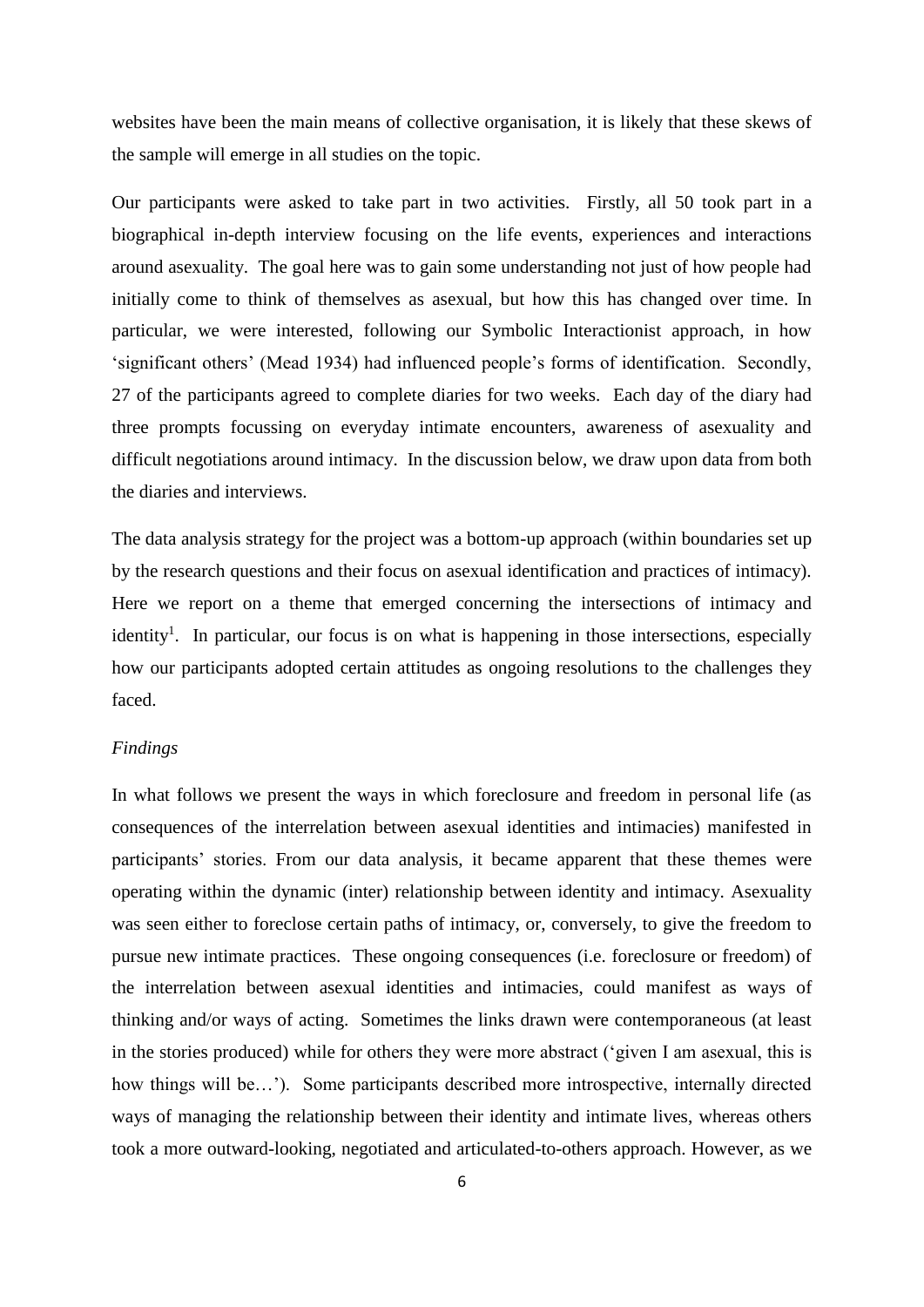shall see, even the former, introspective resolutions involved *imagined* or *anticipated* negotiations with a generalised other(s) from whom one was seen to differ. In all participants' accounts, therefore, asexuality was understood relationally, as emerging from encounters at the micro-level.

# **Foreclosure 1 (introspective):** *the low chances of finding a partner*

Some of our participants saw their asexuality as closing down the possibility for a romantic/intimate partner. However, this was justified in different ways. For example, some participants adopted a fatalistic attitude that, despite their best efforts to find them, such an ideal partner – an 'ACE soulmate' (Maisie) – did not exist. Alternatively, some participants believed that such persons might exist, but that they would be too difficult to find. This implied the imagination of a hypothetical partner as a symbolic object (Blumer 1969) based on perfect similarity, which rendered them unobtainable. The fatalistic attitude this engendered is suggested by Lyla:

*So finding someone who's ridiculously intelligent and charismatic and has loads of integrity, and is their own person and who also likes me, and who's not super interested in sex...that narrows it down quite a bit. (Lyla, grey-asexual, 26)*

Lyla expresses a probability-reasoned argument which rests on the idea of low prevalence of asexuality making the chances of finding a compatible asexual partner unlikely. This view may have been influenced by Bogaert's (2004) estimation that 1% of people are asexual, which has been cited regularly within the asexual community and mass media. If one uses this as a working assumption for the prevalence of asexual people it would seem to limit one's chances (even before getting to the question of whether they will be 'intelligent and charismatic' and have 'loads of integrity').

However, it also indicates the aforementioned relational elements of asexual identity. Lyla, by describing herself as someone who is not interested in sex, engages in a comparison with a generalised other (Mead 1934) who is viewed as predominantly sexual. This means that foreclosure can happen via the assumption that non-asexual people would find it difficult to either abstain from sex or be in a relationship with someone to whom sex was relatively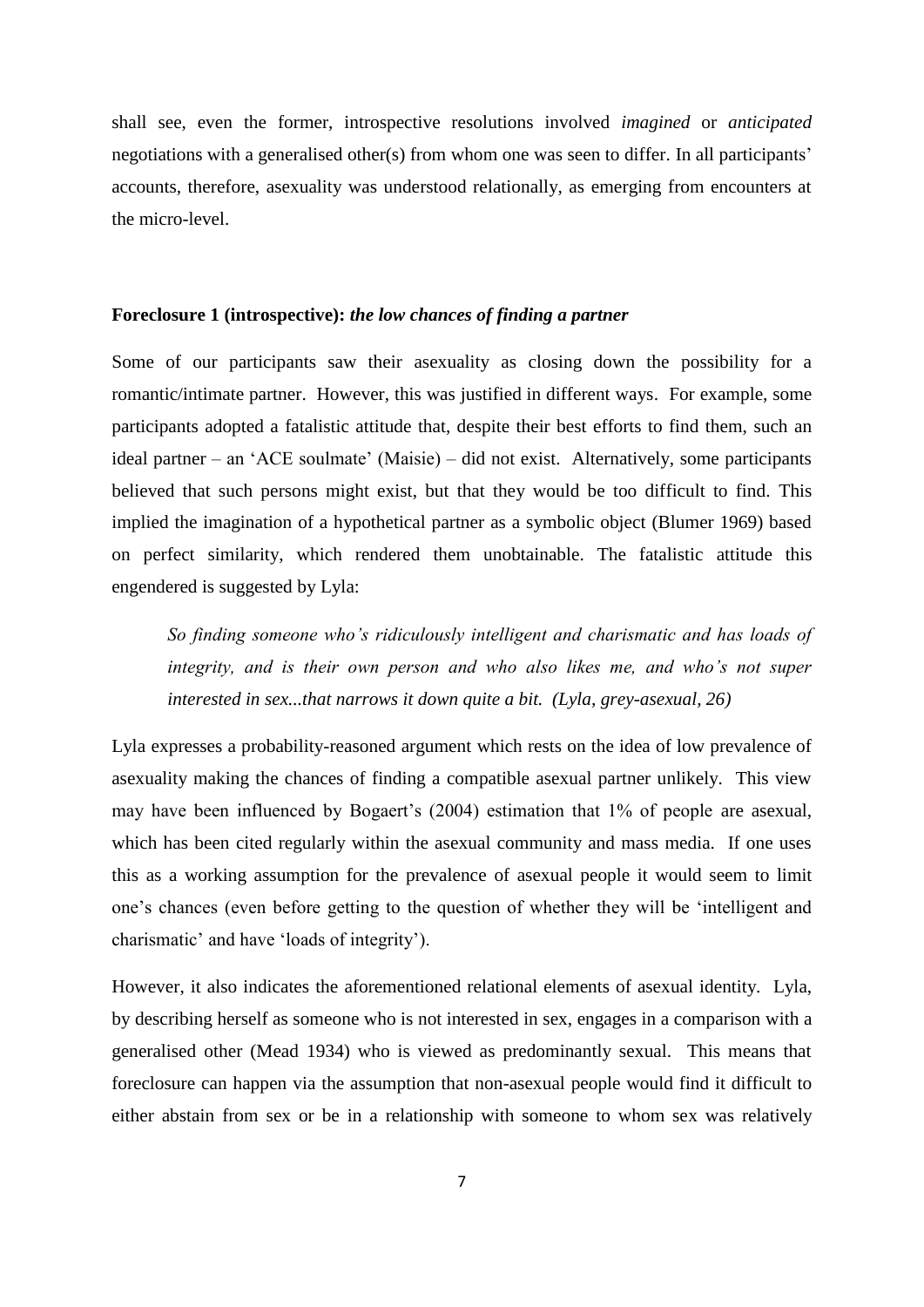unimportant. However, as we shall see below, some of our participants were able to engage in exactly those negotiations with non-asexual people.

What is significant here however is that these comparisons always have to take place in light of dominant cultural scripts of what a 'romantic relationship' is seen to be. Unlike other nonnormative sexualities in which both the presence of sex and the prominence of the categories allow individuals to engage in 'experiments in living' to develop new scripts (Weeks et al. 2001), this is not seen as available to asexual people. Such a feeling is indicated in the story of Immy:

*I pretty much just back out…I like to communicate, you know, but when I know that the communication will be more harmful or confusing, or disjointed, then just a very graceful exit…I've never felt like I've been in a position where I could just come out and say that without getting the repercussion of people saying, you know, what's wrong with you? (Immy, heteromantic-asexual, 21)*

As this quotation indicates, Immy was reluctant to come out about her asexuality, assuming that others would not understand. As a result, she developed strategies to deal with this by retreating from romantic opportunities. In effect, her sexual orientation felt like a stigma, which, in being potentially 'discreditable', had to be hidden, so that she could 'pass' as otherwise (Goffman 1963). Here, Immy oriented her action towards an imagined audience, who are anticipated to be discriminatory; thus her asexuality was relationally defined as problematic. Immy's private, individual needs were subsumed beneath this more pragmatic, interactional dilemma, and so remained unvoiced and socially inconsequential.

# **Foreclosure 2 (introspective):** *the awareness of barriers to forming close friendships due to differing priorities and experiences*

Of course, romantic relationships are just one form of intimate relationship. Our data also showed some foreclosure of friendships due to the assumption that others would have different priorities and experiences, making the shared understanding of friendship difficult to achieve. This is expressed in the stories of Lisa and Deena: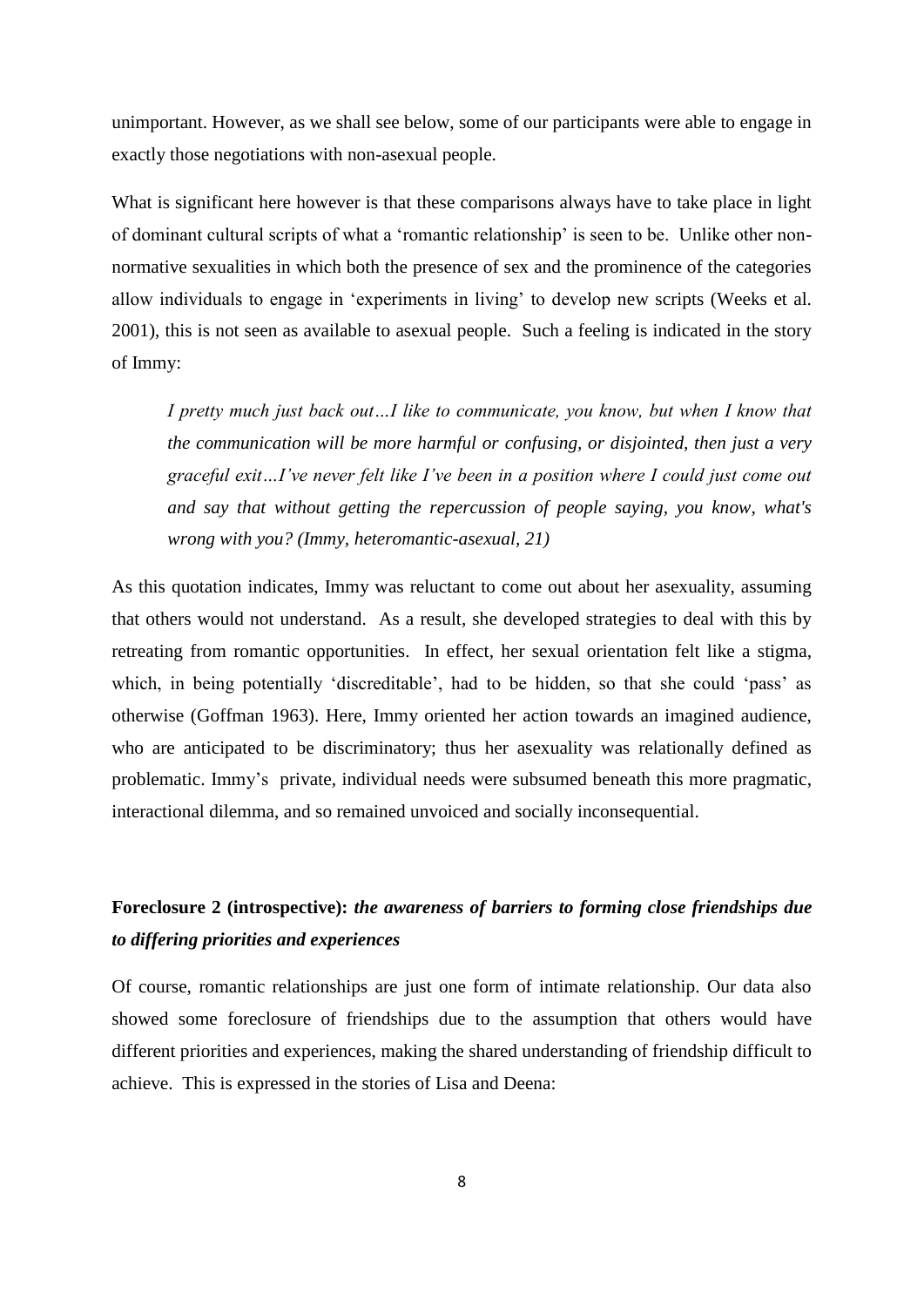*There was this underlying thing of actually I'm not even a proper human being. It sort of made things worse and it meant that I couldn't talk about stuff with people who might have been able to help because they wouldn't have understood about why it was so important…generally it was related to work issues and I think for most people fundamentally the most important thing in their lives was their friends and their family (Lisa, aromantic asexual, 39)*

*Because whether people realize it or not every intimate conversation with a girlfriend, with a, you know, it all goes ultimately to some sort of sexual discussion. And when you don't have a complete foundation there, you can commiserate, but it's never real...so you fake. You know, you create; you let people think that there's been a bad relationship (Deena, 'me', 56)*

For Lisa and Deena, the sense of feeling different in such a central way pervades all aspects of self-identity. These participants thought of themselves as being inherently different; as Lisa poignantly says here, 'not human'. These show the two ways in which identity can occur via dissociation from others (Skeggs 2005). Firstly, one's self-identity can shape what we think we can or cannot do and therefore the strategies we adopt. In this case, the lack of experience of sexual intimacy is foundational to Deena's account – which she feels means that she cannot fully participate in her friendships. Consequently, Deena practiced faking with her female friends – she internalised the cultural script and, much like Immy, developed a way of 'passing' to hide what she believed was the discreditable stigma of her lack of sexual experience. She used this 'cover story' as a strategy of information control for the purposes of dramaturgical self-presentation (Goffman 1959, 1963). Secondly, interactions and relations affect self-identity: being unable to relate to others about something that is so important to her made Lisa feel excluded and alienated. This inevitably affected her sense of self and reinforced the feelings of difference; of 'not being a proper human being'. Therefore, here we see the ways in which the cultural 'sexual assumption' (Carrigan 2012) can lead to forms of exclusion for those who do not fit within it. The result, for both Lisa and Deena, is the foreclosing of opportunities for friendships.

**Foreclosure 3 (negotiated):** *relationships end due to asexual people not wanting to engage in (regular) sex*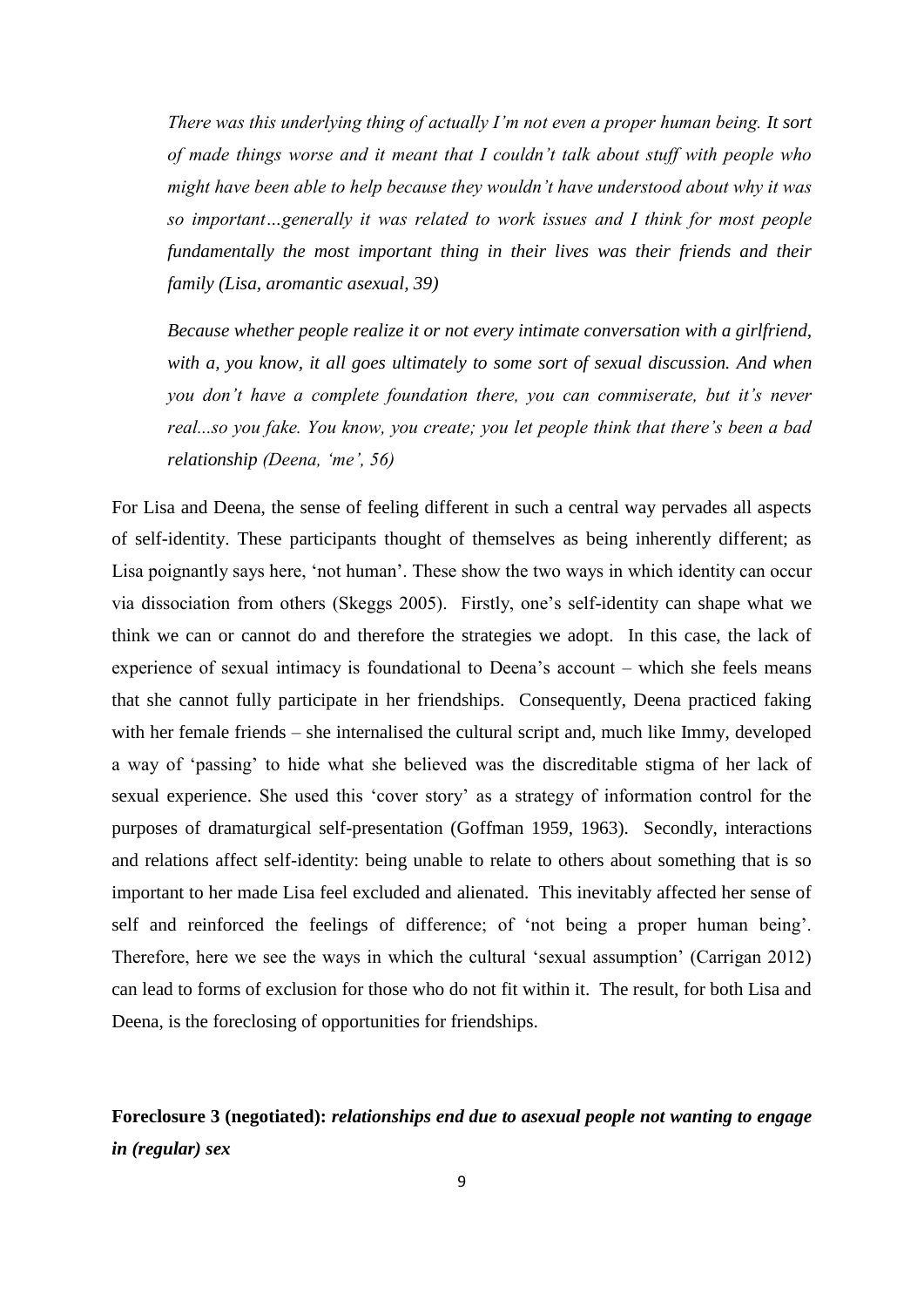Whereas the previous two cases dealt with internally determined attitudes of foreclosure, the following two deal with forms of foreclosure which can occur via the negotiation of intimate relationships. The first instance deals with an attitude developed once someone entered a romantic relationship:

*I did have a girlfriend recently…And, you know, every once in a while we had sex, but she had thought that, you know my asexuality would, you know, go away if, you know, I had enough sex…I basically gave her permission to go and see other guys if she wanted to have sex, and she didn't really want to do that, so we had to fold it up. (Ed, hetero-romantic, pan-demi-romantic, flexible asexual, 45)*

Ed's story was not unique: some of our participants had similar experiences where an unwillingness to have sex led to the ending of a relationship. Furthermore, this was also a fear for our participants who were not in, but wanted to be in, a relationship. However, as we will also discuss further below, this could also lead to alternative forms of relationships.

What Ed's story tells us is how scripts of the intimate romantic relationship assume a sexual component. The cultural 'framing' of relationships (Morgan 2011) suggests that while disclosing intimacy (Jamieson 1998) is central to the establishment of such a relationship, what distinguishes a 'romantic' relationship from a friendship is partly the presence of sex. As we have discussed elsewhere, it is these 'boundaries' of intimacy which asexual people have to negotiate within (Dawson et al. 2016). However, this relies upon both partners being willing to negotiate in order to make the dramaturgical 'team' (Goffman 1959) of the relationship survive. They are contingent on the trust, tact and 'dramaturgical loyalty' of fellow actors to protect the collective 'face' of the relationship (Goffman, ibid; Scott and Dawson 2015). In this case, Ed attempted to maintain the romantic intimacy of the relationship by outsourcing the sexual element. However, his girlfriend rejected this, presumably due to the expectation that sexual intimacy is integrated within the romantic intimacy produced by the exclusive insularity of the relationship (Simmel 1950). In this sense, Ed's story of attempted negotiation forecloses the potential of a relationship, unlike other alternative arrangements we discuss below.

**Foreclosure 4 (negotiated):** *opportunities for non-sexual closeness in friendships are closed down due to the fear of 'something more'*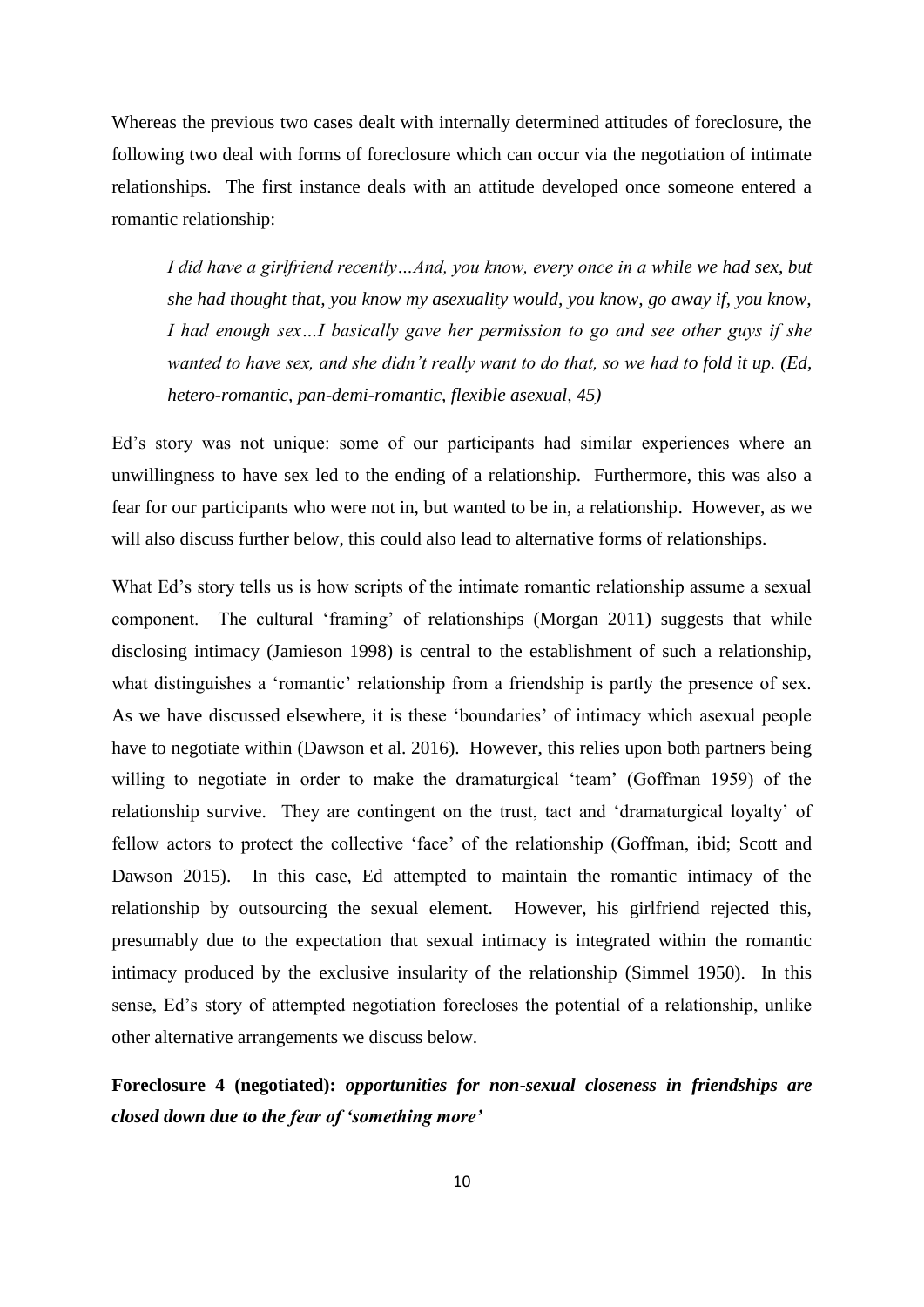The final form of foreclosure returns us to friendships and again concerns the boundaries of intimacy. Friendships were especially significant relationships for many of our participants. This may be due not only to the frequently noted forms of intimacy and 'hidden solidarities' (Spencer and Pahl 2005) such relationships are said to engender, but also to the aforementioned forms of foreclosure towards romantic relationships, which might make friendships particularly significant for asexual people. Unfortunately, sometimes one's asexuality, and the fear of friends wanting something 'more', was seen to impact the possibilities of friendship:

*I just want friends and I really do, I really, really do want friends that, I do enjoy talking to people that's why I said my friends are important to me and I get enough from that. I don't want somebody to cuddle and hold and be around physically but I can understand the desire for it. But I do want people to talk to and I do want to have engaging conversations and…That is the story of my life I'll meet people, boys and girls, and they'll be interesting and wonderful people and I'll really want to spend time with them and want to be their friend and I'll want to have conversation and I want to hang out with them but at the back of my brain there's always this, I just want a friend, please don't misunderstand me, please don't take it further, please don't ruin it. (Josie, mostly asexual, 25)*

While some participants were able to negotiate the forms of friendships they sought, Josie explains how difficult it can be to establish a friendship when dealing with others' romantic intentions. As with any interpersonal encounter, the meanings of symbolic communication must be delicately negotiated between both parties, with the potential for misinterpretation (Blumer 1969). In this case, the fear of interaction partners reading 'something more' into a gesture means that sometimes not engaging is the safer option.

In this sense, while friendships can be seen as the contemporary 'ideal relationship' (Spencer and Pahl 2005) we should not overlook the possibility for 'difficult friendships', which can induce feelings of guilt and ontological insecurity (Smart et al. 2012). Josie's sense of identity here both informed and was informed by her needs and preferences for intimacy. However, having these interactions with significant others – and managing their reactions – affected her sense of self, creating the guilt and ontological insecurity that comes with difficult friendships. As with all the forms of foreclosure mentioned, it is significant how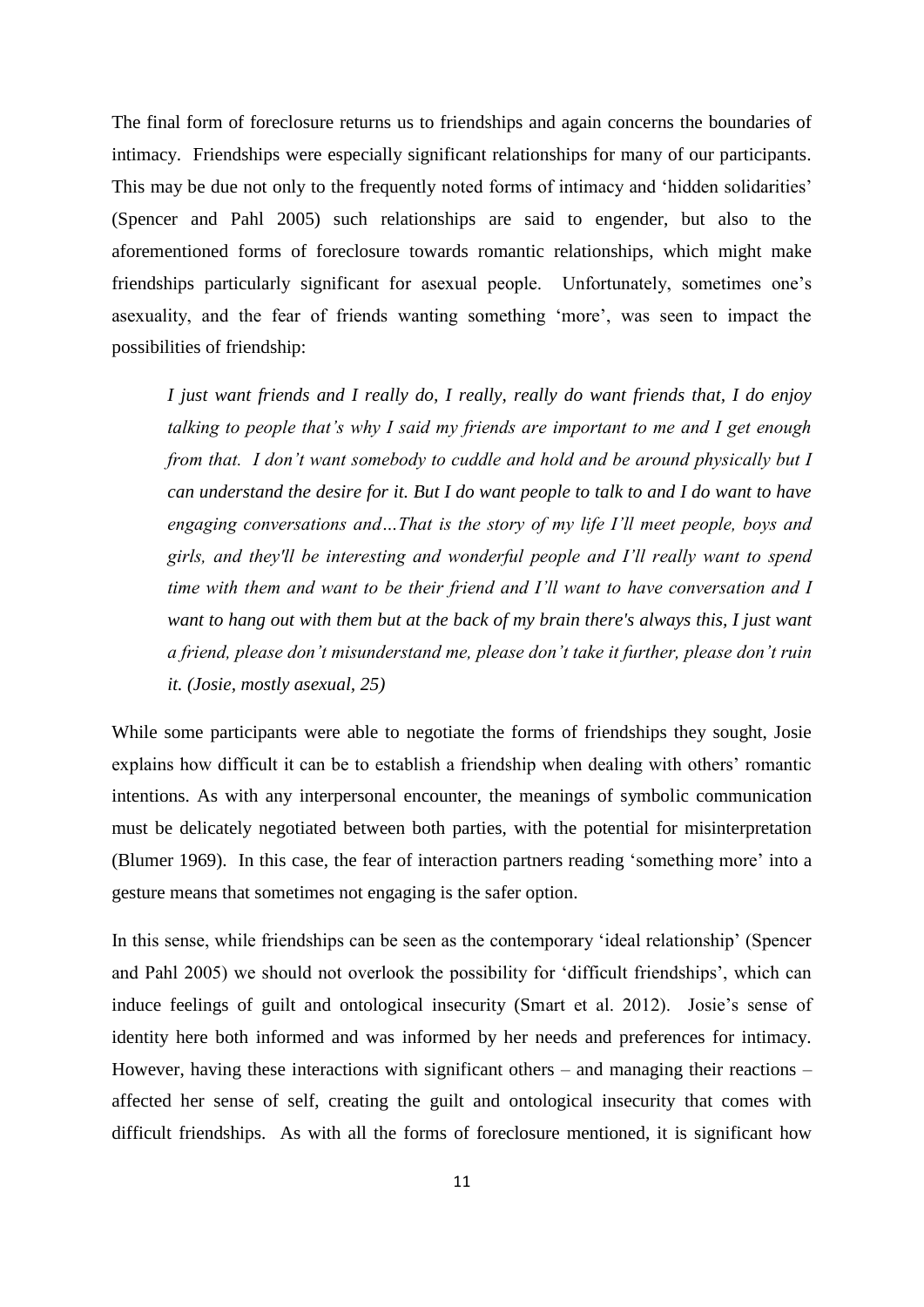resolutions are made with regard to real or imagined significant others. Such others are positioned either as not understanding or people whom one wishes not to hurt.

Having discussed four attitudes of foreclosure, we now turn to four ways in which asexual identity led to forms of freedom in intimate relationships. One of these emerged through introspection, and three through negotiation.

# **Freedom 1 (negotiated):** *developing an asexual identity allows an individual to maintain their bodily boundaries and intimate preferences*

The first form of freedom concerned the ability to be clear about one's desires and boundaries, as suggested by Catherine:

*It was really weird because he'd been talking about pushing it further to beyond kissing, and you know, further steps of physical intimacy, and that had already been something that I was like, 'Oh yeah, no' And then when I started to realize that I was probably, you know, asexual, I said, 'You know, actually this isn't working for me. There are lines that I'm not going to cross. I'm just figuring out that I'm not what I thought I was. I don't want to step over any boundaries because I don't know where my boundaries are at the minute' (Catherine, polyromantic, 20)*

Here again we see the interdependency of identity and intimacy: having a strong sense of oneself as being asexual and not wanting certain kinds of contact leads to asserting these wishes in relationships, consequently managing the boundaries between self and others. Discovering an identity gives a clear path of action for intimate relationships and, significantly, a vocabulary with which to express such desires. While, as we have suggested above, the 'scripts' for a romantic relationship without sexual desire are still largely missing, at least the term 'asexual' provides a socially-mandated explanation for the lack of such desire within the relationship, rather than the partner feeling they are sexually unattractive. This demonstrates the interactional negotiation of meaning, or 'definition of the situation' (Thomas and Thomas 1928) that takes place in verbal interchanges as social encounters. It also indicates what Mills (1940) terms a 'common vocabulary of motives' through which actors provide socially acceptable accounts for deviant behaviour. Therefore, for Catherine, contrary to Immy who feared people saw asexuality as a stigmatising attribute, the gaining of an identity allowed her the freedom to practice intimacy according to her desires. The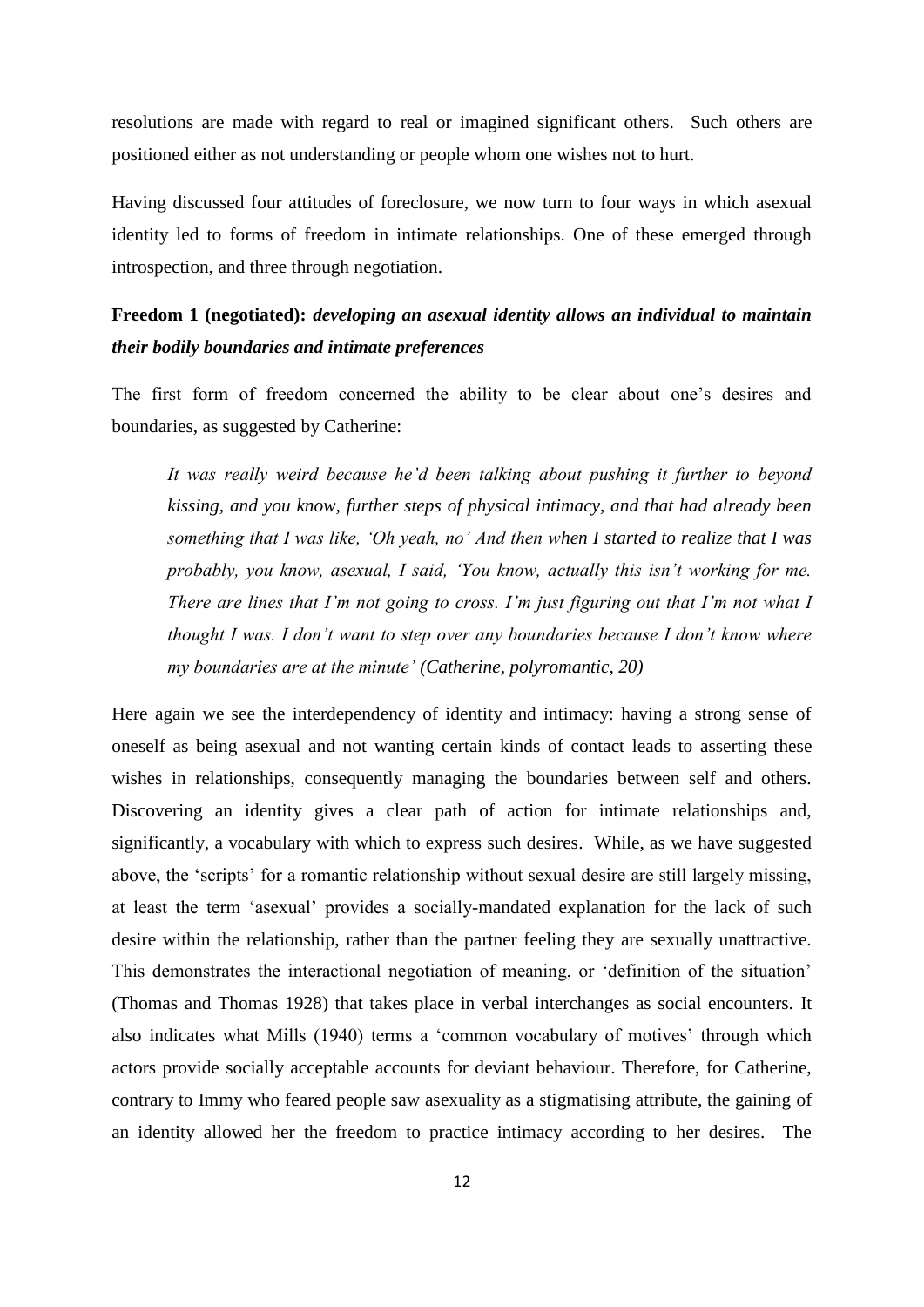contrast between Catherine's and Immy's stories highlights the significance of intimate others being open to negotiation, to create a shared definition of the situation, as they were seen to be for the former but were imagined not to be for the latter.

# **Freedom 2 (introspective):** *asexuality as a social category permits non-sexualness and consequently provides some ontological security*

As we saw in the foreclosure section, awareness of one's self as asexual can lead to feelings of difference from others. However, it could also have the opposite result, whereby one has a 'eureka' moment and the ability to speak comfortably of their desires. This was suggested by Nadine:

*There was this site called Tumblr - this amazing site. And the format is basically you have this dashboard and it just like scrolls information and images past you. And one day I was just scrolling through things and someone had made a series of coming out cards for all different sexualities...so there was like a coming out card for homosexuality, there was a coming out card for bisexuality and there was a coming out card for asexuality. And it was like, 'It's not that I'm broken, it's just that I've never going to look at you and want to take all your clothes off. Please don't try to tell me that I am a prude, or immoral, or going to hell. Because that's not true'. And I was just like, 'Yes, that explains it!'. (Nadine, grey-asexual, 28)*

Importantly, Nadine feels much better about herself after finding out that asexuality is a 'real' orientation. It is okay to be asexual and, however fleetingly, part of an asexual community, who can listen, give advice and validate one's identity. As Mead (1934) noted, our sense of self and awareness of the generalised other always occurs with reference to a certain 'community'. When this community expands, our concept of the other, including what is considered acceptable behaviour, can expand as well. Therefore, Nadine is able to feel part of a community, and, much like Catherine, has the freedom to now seek out the forms of intimacy she desires. As we shall see below, this attitude – and the ontological security it provided – allowed Nadine to engage in negotiations with others to achieve her desired form of intimacy.

**Freedom 3 (negotiated):** *an asexual identity facilitates the space to engage in nontraditional practices of intimacy*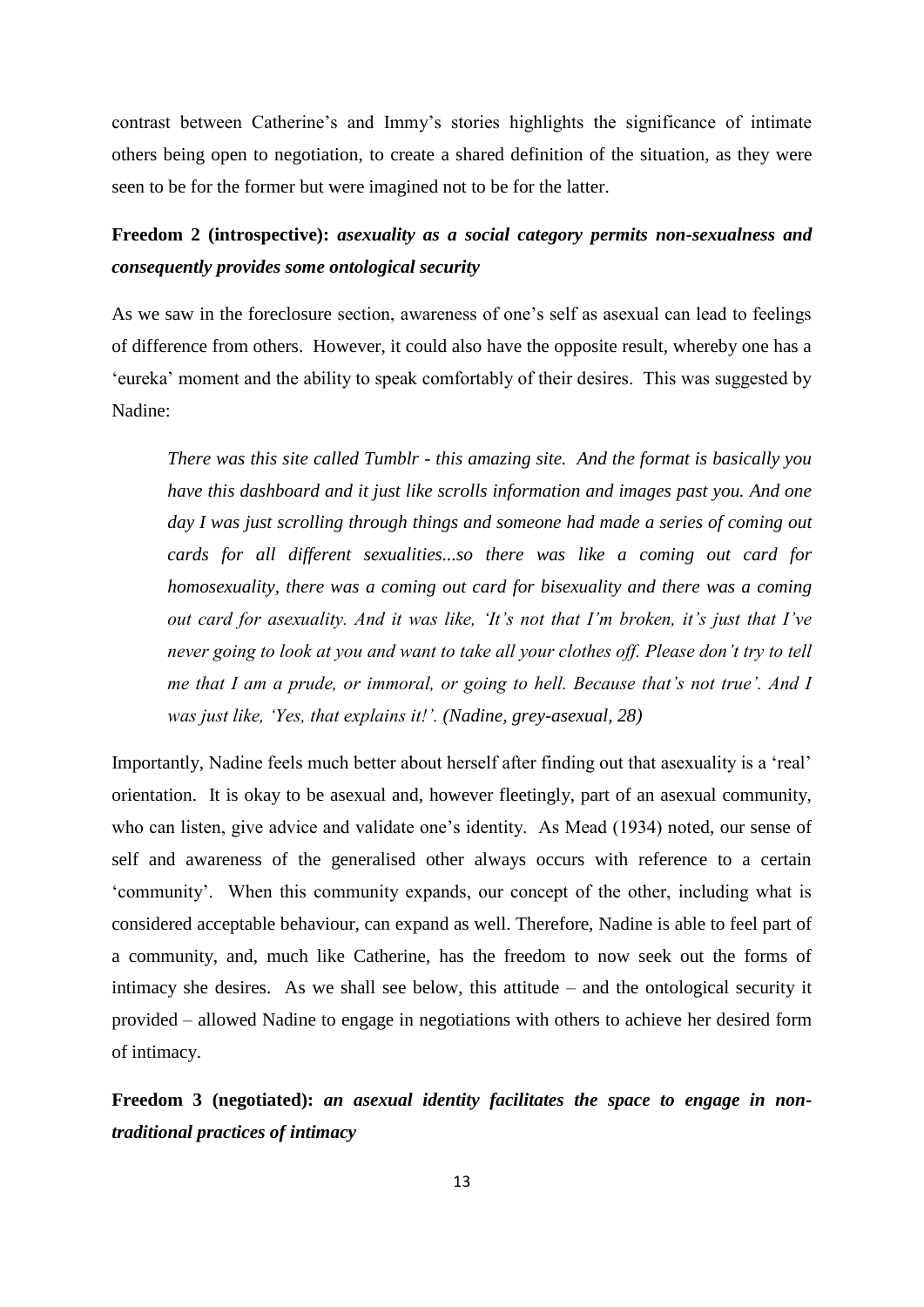Some of our participants found ways to negotiate relationships in such a way as to obtain their desired forms of intimacy while also pleasing their partner(s) outside of a traditional partnered formation. There were three ways in which this could occur, the first of which is suggested by Frances:

*So I just started reading into it and I kind of identified as demisexual first, and then I realized that, actually, you know, I just don't enjoy having sex, so I might as well just describe myself as asexual. And I kind of read a few things on Tumblr…a couple of things by asexual people and there was one in particular that really kind of struck a chord with me that was saying 'no one has the right to define you – it's only you'. And I was like...I've quite often like doubted my own sexuality cause I'm not asexual enough or whatever, cause I do enjoy having sex with people, I just don't want to be touched myself. And I've just read stuff and it all just kind of clicked, and I told my girlfriend and she was, like, 'Cool, fine, whatever!' (Frances, grey-a lesbian, 19)*

Frances describes how she had found a way to get the closeness she wanted by engaging in sex with her partner but avoiding the sex acts that she did not want, namely, having someone touch her. She finds a way of being true to her own desires, which are complex and perhaps fall between traditional categories – even those within the asexual community. This opens up space for discussion and negotiation within the relationship, whereby both Frances and her partner can gain the intimacy they desire. Her passionate right to self-definition leads to a willingness to engage sexually in the ways that she wants; they both are and are not in a sexual relationship. This reminds us of the emotional complexity and ambivalence that often characterise intimate relationships (Craib 1994), but also how such 'messiness' can be resolved into something realistically workable. A similarly pragmatic approachis suggested by Nadine, reflecting on her 'eureka' moment discussed above:

*I've always been interested in things like bondage and sex...actually bondage is where it started. But, because I was never able to like, attach a sexual component to it – like it didn't turn me on. I thought that it was just like a theoretical interest and nothing that I could actually pursue. And then when I found asexuality, I was like, 'Okay – if I remove sex from everything in my life, everything else makes more sense; like, if I pull sex out of it I was capable…I'm very, very much a sadist...And that level of power exchange makes my husband feel very, very uncomfortable. And six months later we*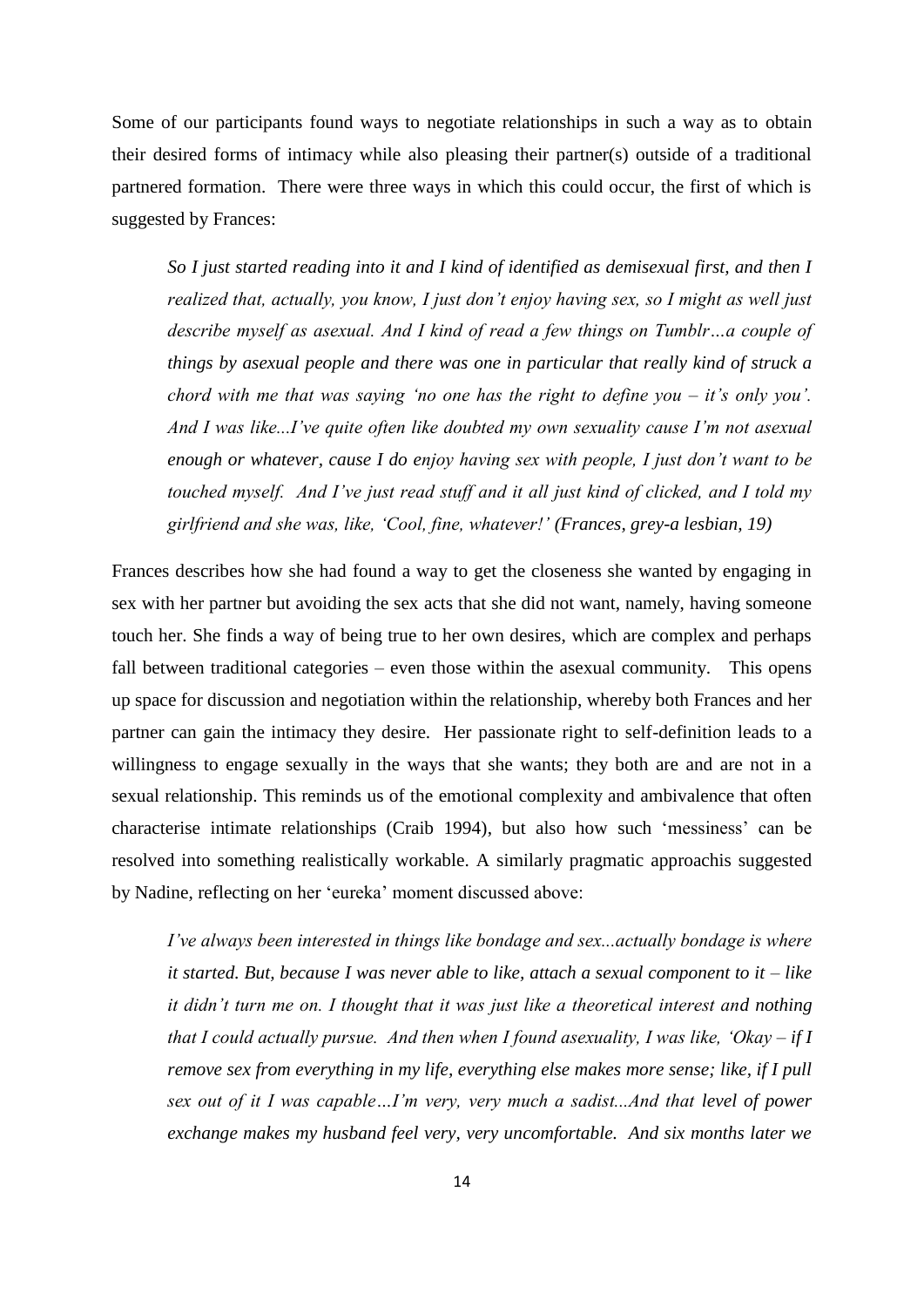*were, like, you know, actually we should really try poly, because some of these people are awesome, and he was like I really want to date the girl. (Nadine, grey-asexual, 28)*

In Nadine's case, thinking of oneself as someone who deviates from the dominant cultural script opens up the possibility for other ways of relating. These become the 'experiments in living' spoken of for other non-normative relationships (Weeks et al. 2001). Furthermore, claiming asexuality as an identity enables Nadine to reframe her existing intellectual interest in sadism in a more conventional fetish script. It is also significant that – as noted in research concerning those in a relationship with someone who comes out as trans (Sanger 2010) – coming to think of oneself as having a particular sexual identity can lead to one's partner reconsidering their own desires. In this case, Nadine's identification as asexual and a 'sadist' led her husband into considering both his own attitudes towards bondage as well as polyamorous relationships for the first time.

This embracing of a polyamorous relationship, noted by other researchers on asexuality (Scherrer 2010) can also be found, with a twist, in the story of Freya:

*my three women: the wife, the girlfriend and the mistress – they are all straight women, and somehow I think I need them to be that, or not be in any way sexually interested in me for me to make the leap of actually being able to be really intimate with them…One of the things I enjoy most is playing with my wife's hair...just having her sit on the floor in front of me and run my fingers through her hair; mostly because she enjoys it so much, and she says I just do it so much better than her husband! (Freya, asexual-heteromantic, 24)*

Freya's polyamorous relationship is of a very particular form. Unlike Nadine's, sexual motives are not open for negotiation. This frees up possibilities of finding other ways to practice intimacy, which are more complex and multifaceted. In particular, she maintains forms of friendships with physical intimacy which are seen as non-threatening precisely because of her asexuality. Freya's position of 'second fiddle' (as she put it) for each woman means that a) she is not in danger of facing the 'something more' problem discussed above by Josie and b) is able to engage in her preferred forms of physical and emotional intimacy without too much commitment.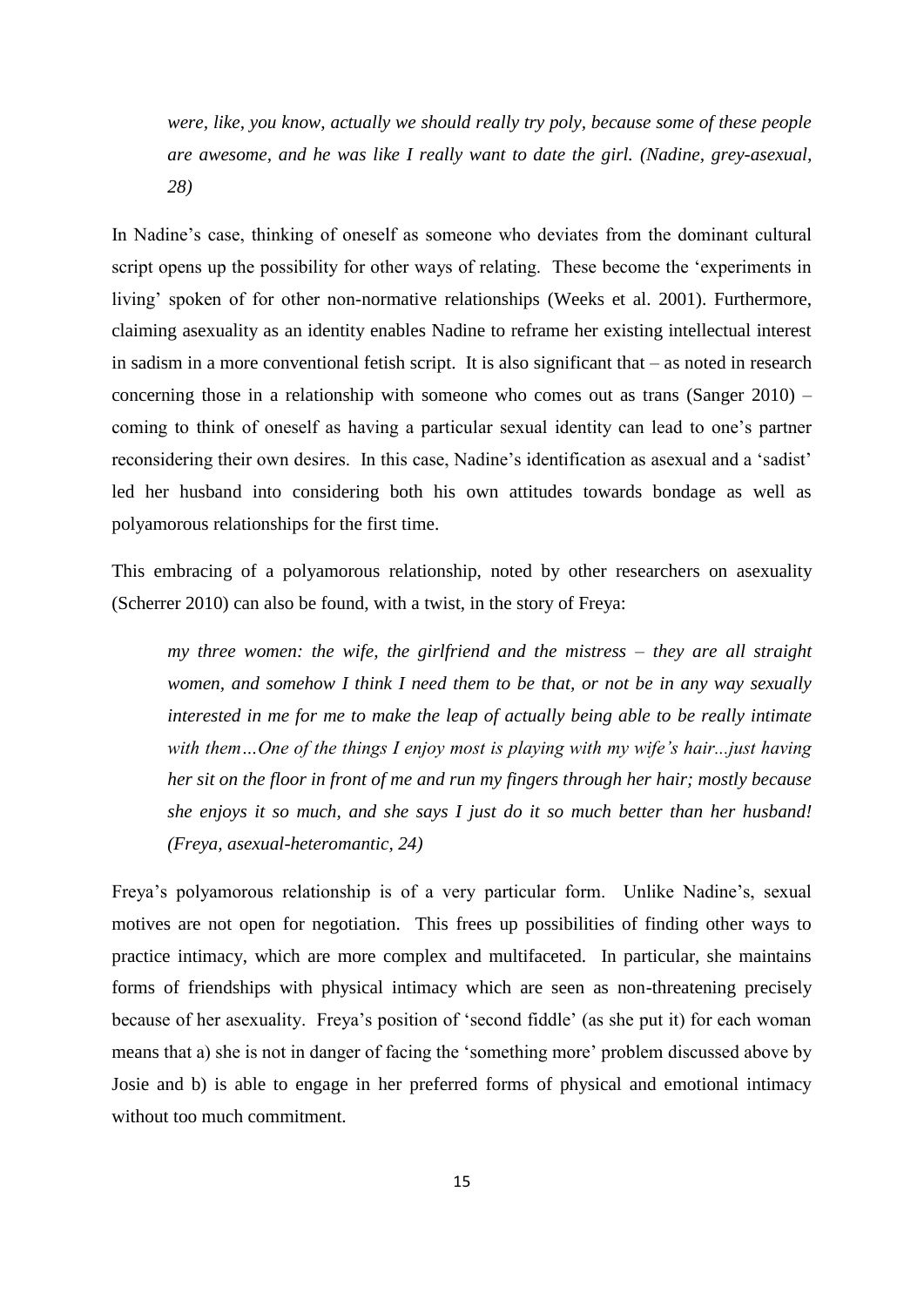In each of these cases, our participants developed new strategies to practice intimacy: engaging in distinct forms of sex; considering a polyamorous relationship in which the asexual person could indulge their kink and their partner could seek further sexual satisfaction elsewhere; and a form of non-sexual polygamy in which friendships with nonsexual physical intimacy are accepted due to the person's asexuality. As we have discussed, all of these strategies require the partner(s) being willing to engage in forms of negotiation. This can also lead to them reconsidering their own desires. While these stories seem to hint at claims that asexuality involves the 'transformation' of intimate relationships (Carrigan 2012) and therefore is akin to queer politics (Przybolo 2013) we should be aware this is just one outcome among many. Such an attitude also requires the partner(s) to reconsider their own identity. Not all partners will want to do this. This reminds us of how the ability to explore particular forms of asexual identity relies upon relational opportunities, pertaining to the membership of some teams (Goffman 1959) but not others.

# **Freedom 4 (Negotiated):** *an asexual identity facilitates space to engage in a range or intimate practices within conventional homo- and hetero-romantic relationships*

While some participants developed innovative forms of relationships, others sought to negotiate within the conventional form. There were two ways in which this was possible. The first of these was exemplified by Iris:

*I had found out I was ACE but I was also having anxiety issues so I dropped out of Uni…We started seeing each other again but before we did that, I had to tell him. Because I know what I am - and I just want us to be on the same page here - and he said, 'No that's fine, it's all fine'. [I said] You know what that means though - I still love you to pieces, I just don't give/get. And he said, 'It's fine', and we sort of negotiate stuff and it all seems to work out…There's a bit more talking than there is in other relationships but it works out fine…So it was okay, it's this shape and we'll work it out as we go along and we now have a name for how I am. (Iris, pan-romantic asexual, 20)*

Iris's coming out to her partner meant that their relationship involved significant daily communication concerning what she was, and was not, willing to do sexually. In this sense, Iris is part of the trend for asexual people to engage in sex 'for the good of the relationship' (Van Houdenhove et al. 2014) but who, in doing so, must negotiate with partners concerning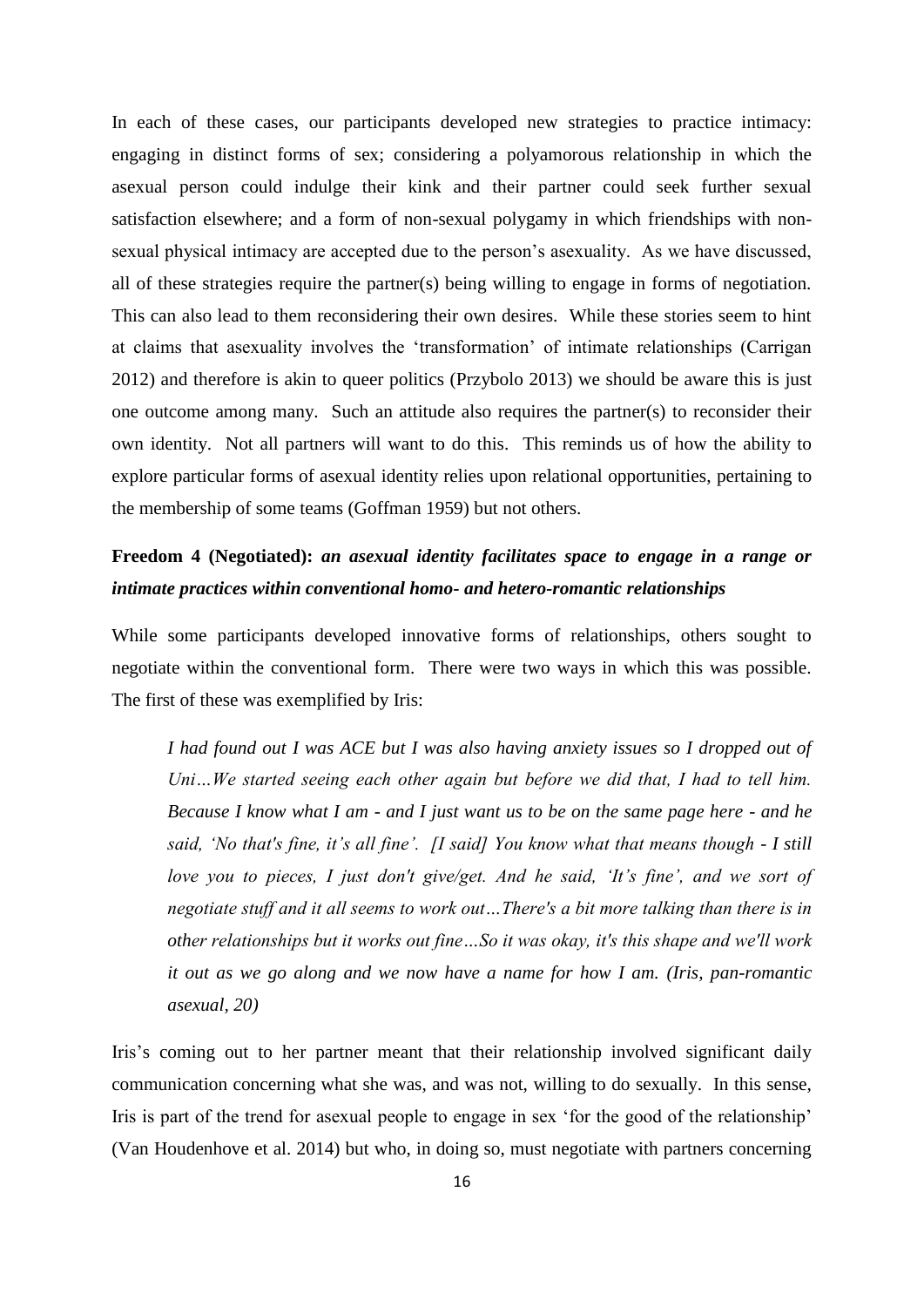what they are willing to do. In many ways, this could be seen as fulfilling the model of the 'pure relationship' in which, via a 'democratisation of intimacy' the nature of sexuality is part of ongoing discussion (Giddens 1992). However, these negotiations are contingent and dependent on a flexible partner. Furthermore, they are frequently reliant on the woman in the relationship acting as the main instigator of such negotiation, as is also often the case for heterosexual relationships (Jamieson 1998). Nevertheless, 'having a name' for asexuality means that Iris had the ability to engage in these forms of negotiations which otherwise may not have been possible.

While Franke, like Iris, was able to enter negotiations with her partner due to having the term asexuality what we see here is the relief of her partner:

*So he moved here, we got engaged, got married when I was 23. I told him I am asexual right around the time I told him I loved him, and he said, 'oh well that's a relief, I don't really like sex'…he's a pretty awesome guy…He's like a best friend that I can share a bed with and have other physical contact like holding hands, cuddling, etc. He's the only person I've ever been able to share my personal space with and not felt like my space was being invaded. And I actually do like being touched (by him, no one else) just not in ways most people consider sexual. (Franke, asexual, 26)*

In this case it may be that having a partner who is asexual means that Franke's partner does not need to engage in the standard practices of 'hegemonic masculinity' (Connell 1995), including high levels of sexual desire and prowess, leaving him and Franke free to engage in other forms of physical intimacy. This suggests that asexual and sexual people are not necessarily absolute, contrasting types, but can be much blurrier with the potential for similarity, overlap and harmonious compromise.

As we have seen, freedom as a resolution did not always involve the transformation of relationships. Rather, what it did create were contingent negotiations with imagined or real partners concerning the shape of the relationship. In this sense, it required dramaturgical teamwork (Goffman 1959) and identity work (Snow and Anderson 1983). It is also worth noting that freedom here, like most forms, was relational (Bauman 1988). For the asexual person to practice the freedom they wanted, their partner(s) had to adapt their own behaviour, including, perhaps, accepting limitations on their intimate and/or sexual life.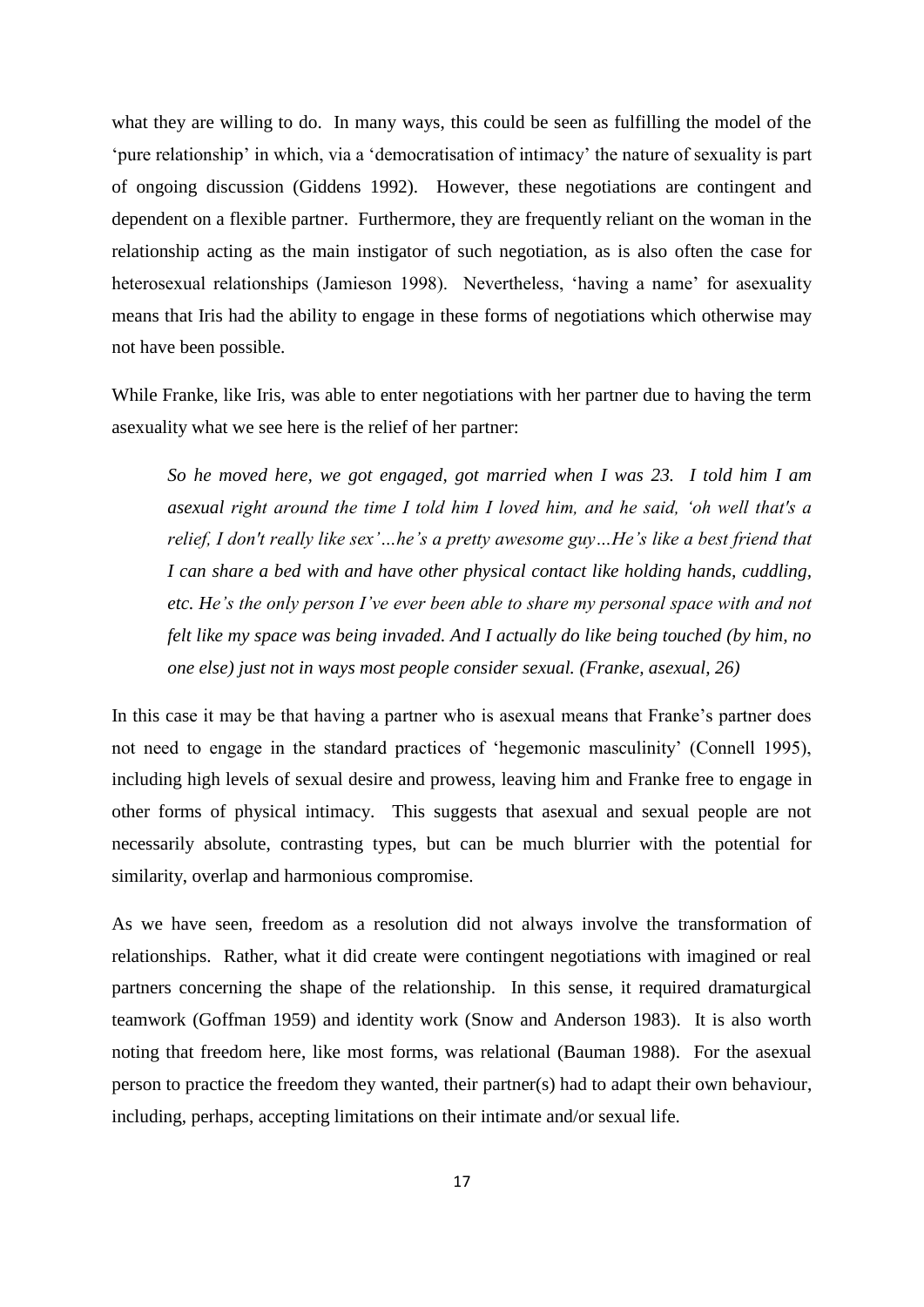### *Conclusion*

Using Symbolic Interactionist theory, this paper has suggested that asexual identities and intimacies interrelated in different ways to create mobile and differentiated consequences for personal life. The consequences of foreclosure (where asexuality was seen to limit the potential for intimacy) or freedom (where asexuality was seen as given a vocabulary to negotiate what one wants within, or outwith, traditional relationship forms) were developed which, in some cases, created distinct ways of thinking and acting through which actors sought either to remove themselves from intimate life, or to seek out the intimate practices they desired. Contingency on others, real or imagined, was central to participants' perceptions and experiences particularly in relation to the willingness of others to engage in negotiations concerning appropriate practices of intimacy.

As asexuality is a sexual orientation defined by questions of sexual desire and romantic attraction, it was likely that these two factors would have some form of connection. In particular, participants had to not only undergo the process of becoming asexual, but also had to negotiate several factors: the 'sexual assumption'; their own desires; the expectations of others; and the need to determine what practices of intimacy were, and were not, appropriate. While the generalised other was always a significant part of this, resolutions could be sought either introspectively or in negotiation with others.

We would suggest that these arguments suggest the need to keep in mind the need for a 'relational' approach to understanding personal life (Smart 2007). This is especially the case for asexual people who, without dominant scripts of asexual intimacy, can only engage in negotiations to the extent that others are willing. If such negotiations are increasingly open to asexual people, then perhaps the attitude of freedom will become more prominent than that of foreclosure.

### *Notes*

1. For this article, McDonnell conducted the initial data analysis and then, in collaboration with Scott, developed the themes of freedom and foreclosure. This included selecting the illustrative cases. Scott and McDonnell subsequently presented this argument at a departmental seminar. Dawson was then responsible for preparing the initial draft of this article, in collaboration with Scott and McDonnell. We all jointly undertook the revisions to the article.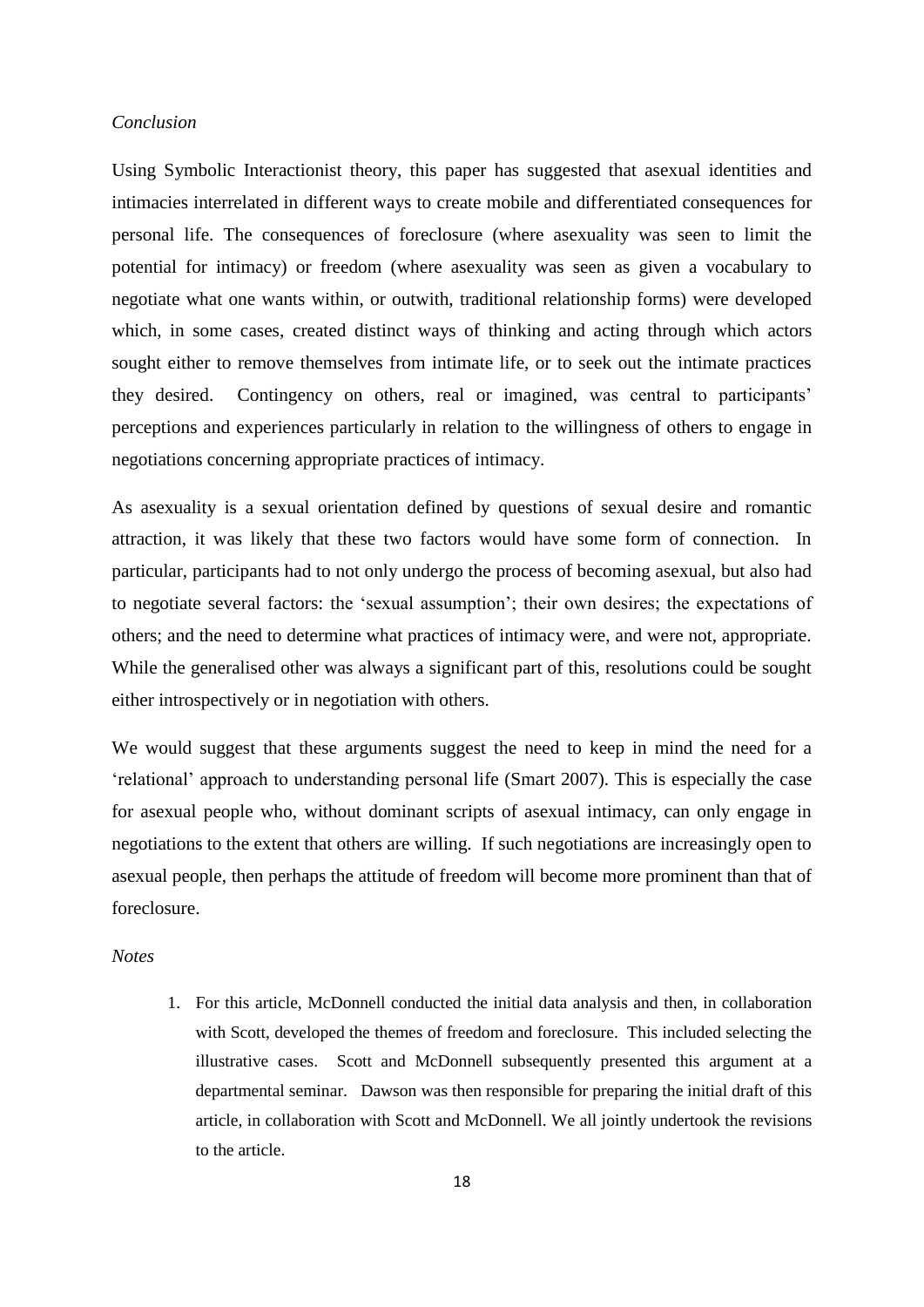#### *References*

Aicken, C., Mercer, C. and Cassell, J. (2013) 'Who reports absence of sexual attraction in Britain? Evidence from national probability surveys', *Psychology and Sexuality,* 4 (2): 121- 35.

Bauman, Z. (1988) *Freedom,* Milton Keynes: Open University Press.

Becker, H. (1963) *Outsiders: Studies in the Sociology of Deviance*, New York: Free Press.

Blumer, H. (1969) *Symbolic Interactionism: Perspective and Method,* New Jersey: Prentice-Hill.

Bogaert, A. (2004) 'Asexuality: prevalence and associated factors in a national probability sample', *Sex Research*, 41 (3): 279-87.

Brotto, L. et al. (2010) 'Asexuality: A mixed methods approach' *Archives of Sexual Behaviour,* 39 (3): 599-618.

Carrigan, M. (2011) 'There's more to life than sex? Difference and commonality within the asexual community', *Sexualities*, 14 (4): 462-78.

Carrigan, M. (2012) '"How do you know you don't like it if you haven't tried it?" Asexual agency and the sexual assumption', in T. G. Morrison, M.A. Morrison, M.A. Carrigan and D.T. McDermott (eds) *Sexual Minority Research in the New Millennium*, New York: Nova Science, 3-20.

Carrigan, M. (2015) 'Asexuality', in C. Richards and M.J. Barker (eds) *The Palgrave Handbook of the Psychology of Sexuality and Gender*, Basingstoke: Palgrave Macmillan, 7- 23.

Chasin, C.J. (2011) 'Theoretical issues in the study of asexuality', *Archives of Sexual Behavior*, 40 (4): 713-23.

Connell, R. (1995) *Masculinities,* Cambridge: Polity Press.

Craib, I. (1994) *The Importance of Disappointment.* London: Routledge.

Dawson, M., McDonnell, L. and Scott, S. (2016) 'Negotiating the Boundaries of Intimacy: The Personal Lives of Asexual People', *Sociological Review*, 64 (2): 349-65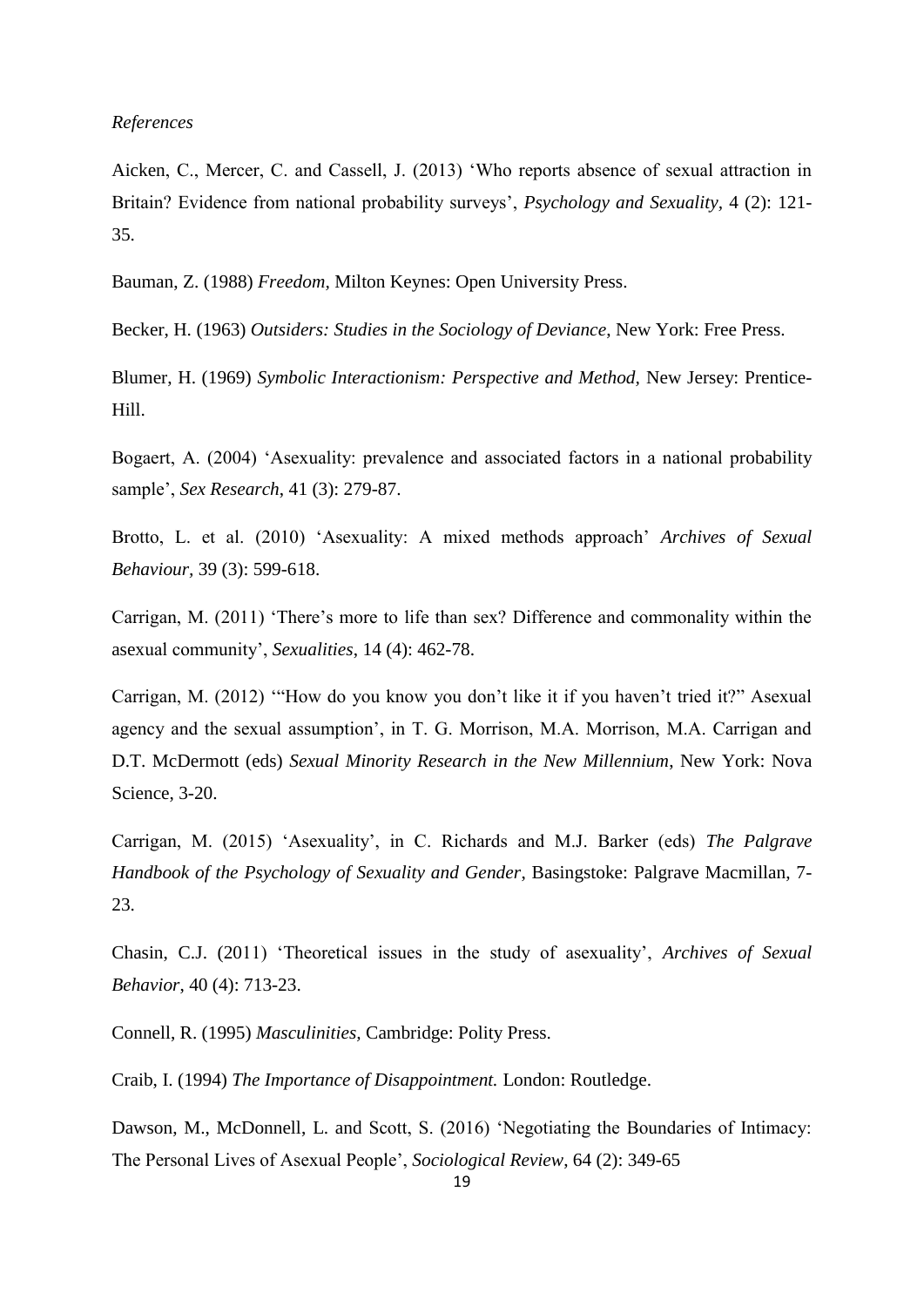Gagnon, J. and Simon, W. (1973) *Sexual Conduct: The Social Sources of Human Sexuality,* Chicago, IL: Aldine.

Giddens, A. (1992) *The Transformation of Intimacy*, Cambridge: Polity Press.

Goffman, E. (1959) *The Presentation of Self in Everyday Life,* Harmondsworth: Penguin.

Goffman, E. (1961) *Asylums,* New York: Anchor Books.

Goffman, E. (1963) *Stigma: Notes on the Management of Spoiled Identity*, Harmondsworth: Penguin.

Holstein, J.A. and Gubrium, J.F. (2000) *The Self We Live By: Narrative Identity in a Postmodern World*, New York: Oxford University Press.

Jackson, S. and Scott, S. (2010) *Theorizing Sexuality,* Milton Keynes: Open University Press.

Jamieson, L. (1998) *Intimacy: Personal Relationships in Modern Societies,* Cambridge: Polity Press.

Jamieson, L. (2011) 'Intimacy as a Concept: Explaining Social Change in the Context of Globalisation or Another Form of Ethnocentricism?', *Sociological Research Online,* 16 (4): <http://www.socresonline.org.uk/16/4/15.html>

McDonnell, L., Scott, S. and Dawson, M. (2016) 'A Multidimensional View? Evaluating the Different and Combined Contributions of Diaries and Interviews in an Exploration of Asexual Identities and Intimacies', *Qualitative Research*, Online First, DOI: 10.1177/1468794116676516

Mead, G.H. (1934) *Mind, Self & Society: From the Standpoint of a Social Behaviorist,* Chicago, IL: University of Chicago Press.

Mills, C.W. (1940) 'Situated actions and vocabularies of motive', *American Sociological Review,* 5 (6): 904-13.

Morgan, D. (2011) 'Framing Relationships and Families' in Jamieson, L., Simpson, R. and Lewis, R. (eds.) *Researching Families and Relationships: Reflections on Process,*  Hampshire: Palgrave Macmillan, 19-31.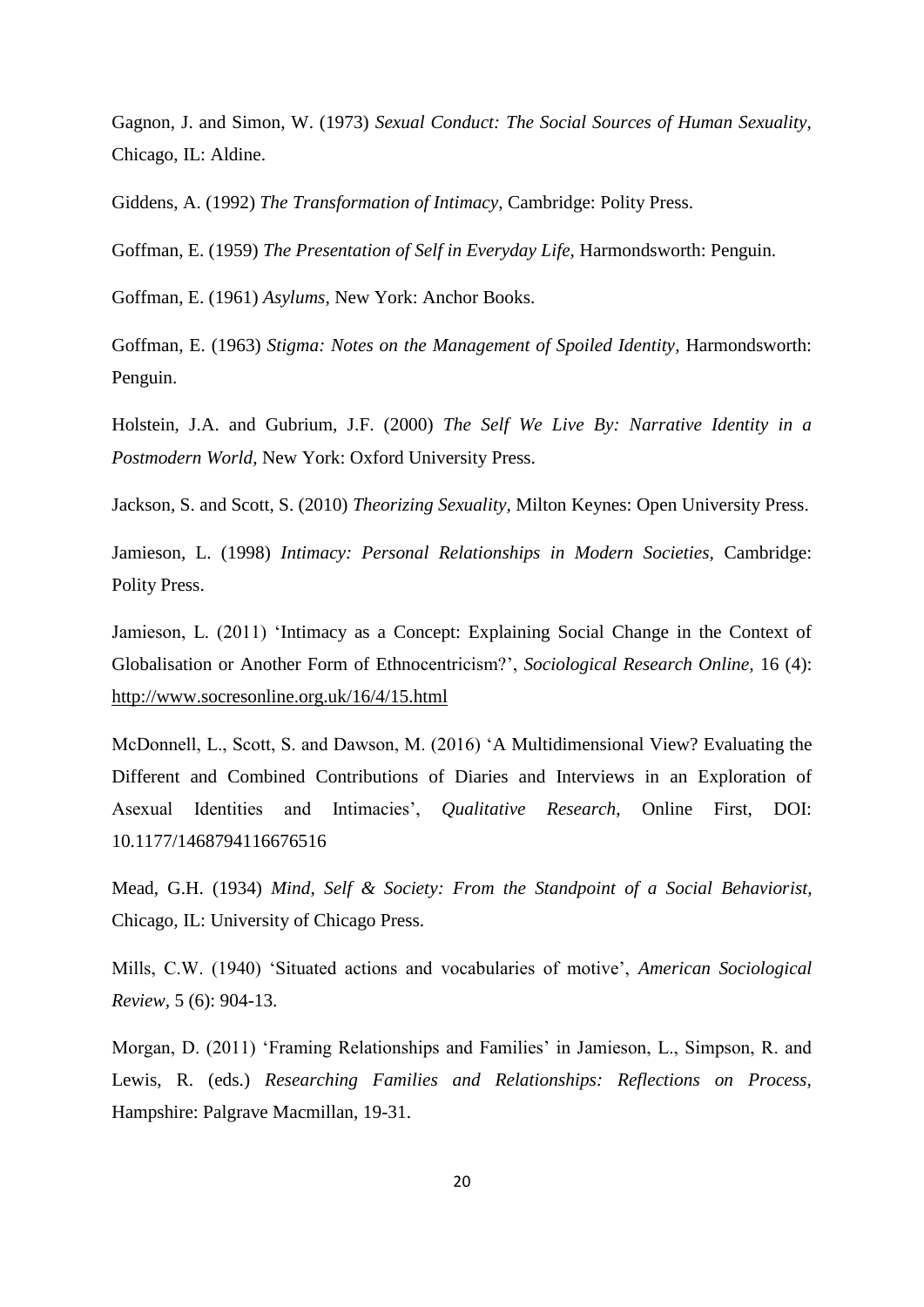Prause, N. and Graham, C., (2007) 'Asexuality: classification and characterization', *Archives of Sexual Behavior*, 36 (3): 341-56.

Prause, N. and Harenski, C., (2014) 'Inhibition, lack of excitation, or suppression: fMRI pilot of asexuality', in K.J. Cerankowski and M. Milks (eds) *Asexualities: Feminist and Queer Perspectives*, London: Routledge, 35-54.

Przybylo, E. (2013) 'Afterword: Some thoughts on asexuality as an interdisciplinary method', *Psychology and Sexuality,* 4 (2): 193-4.

Sanger, T. (2010) *Trans People's Partnerships: Towards an Ethics of Intimacy*. Hampshire: Palgrave Macmillan.

Scherrer, K., (2008) 'Coming to an asexual identity: negotiating identity, negotiating desire', *Sexualities*, 11 (5): 621-41.

Scherrer, K., (2010a) 'Asexual relationships: what does asexuality have to do with polyamory?' in M. Barker and D. Langdridge (eds) *Understanding Non-Monogamies*, London: Routledge, 154-9.

Scott, S. (2015) *Negotiating Identity: Symbolic Approaches to Social Identity.* Cambridge: Polity Press.

Scott, S. and Dawson, M. (2015) 'Rethinking Asexuality: A Symbolic Interactionist Account', *Sexualities*, 18 (1/2): 3-19.

Scott, S., McDonnell, L. and Dawson, M. (2016) 'Stories of Non-Becoming: Non-Issue, Non-Events and Non-Identities in Asexual Lives', *Symbolic Interaction*, 39 (2): 268-86.

Skeggs, B. (2005) 'The Making of Class and Gender through Visualising Moral Subject Formation', *Sociology,* 39 (5): 965-82.

Simmel, G. (1950) 'On Love (A Fragment)', in G. Simmel (1984) *Georg Simmel: On Women, Sexuality and Love,* New Haven: Yale University Press.

Smart, C. (2007) *Personal Life,* Cambridge: Polity Press.

Smart, C., Davies, K., Heaphy, B. and Mason, J. (2012) 'Difficult Friendships and Ontological Insecurity', *Sociological Review*, 60 (1): 91-109.